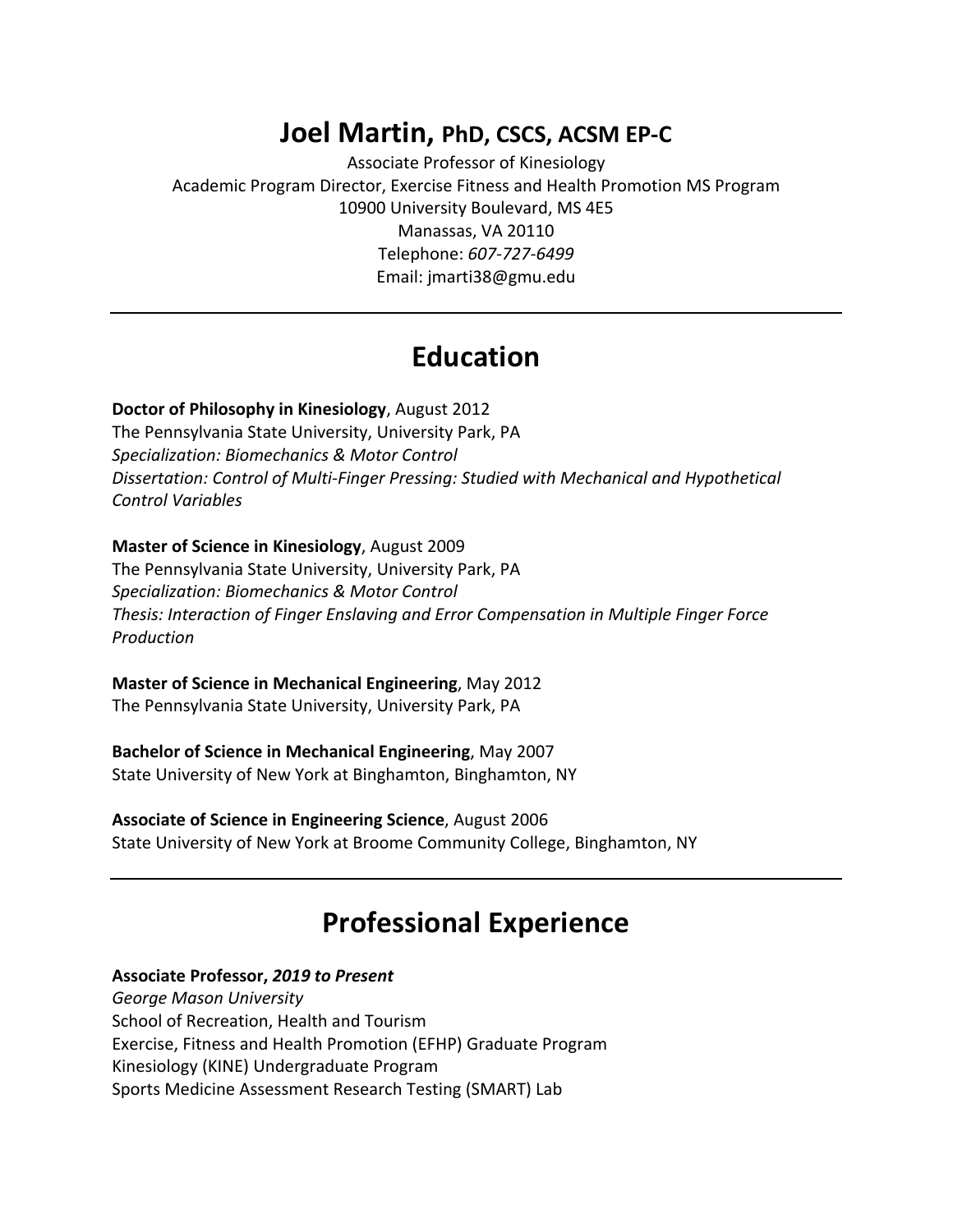## **Assistant Professor,** *2012 to 2019*

*George Mason University*  School of Recreation, Health and Tourism Exercise, Fitness and Health Promotion (EFHP) Graduate Program Kinesiology (KINE) Undergraduate Program Sports Medicine Assessment Research Testing (SMART) Lab

## **Academic Program Coordinator,** *Summer 2016 to Present*

## *George Mason University*

School of Recreation, Health and Tourism

Exercise, Fitness and Health Promotion (EFHP) MS Graduate Program

- Performed all administrative duties of the MS in EFHP program
- Performed tasks related to marketing and recruitment of graduate program
- Modified and developed curriculum to enhance MS in EFHP
- Recruited and mentored adjunct faculty to provide course instruction
- Chaired committee to perform review of degree program
- Developed relationships in the community to provide external funding for graduate students
- Oversaw 7 year program review in 2019-2020
- Lead the proposal of a new MS degree in Kinesiology through board of visitors to state council of higher education in Virginia
- Created a 4+1 bachelor into accelerated MS option for undergraduate students
- Created a certificate specific to working with Tactical Athlete populations
- Procured over \$80,000 in equipment for use by students in coursework
- Assisted in planning phase of a new biomechanics laboratory for research and teaching purposes

# **Academic Advisor,** *Summer 2016 to Present*

# *George Mason University*

School of Recreation, Health and Tourism

Exercise, Fitness and Health Promotion (EFHP) Graduate Program

- Advised MS students in regards to academic plans and career choices
- Communicated with prospective students regarding coursework

# **Exercise, Fitness and Health Consulting,** *Fall 2012 to Present*

Self-employed

- Performed consultations and assessments to provide individuals with an understanding of current fitness levels
- Developed programs to assist individuals meet fitness and health goals
- Utilized in-person and online format to assist clients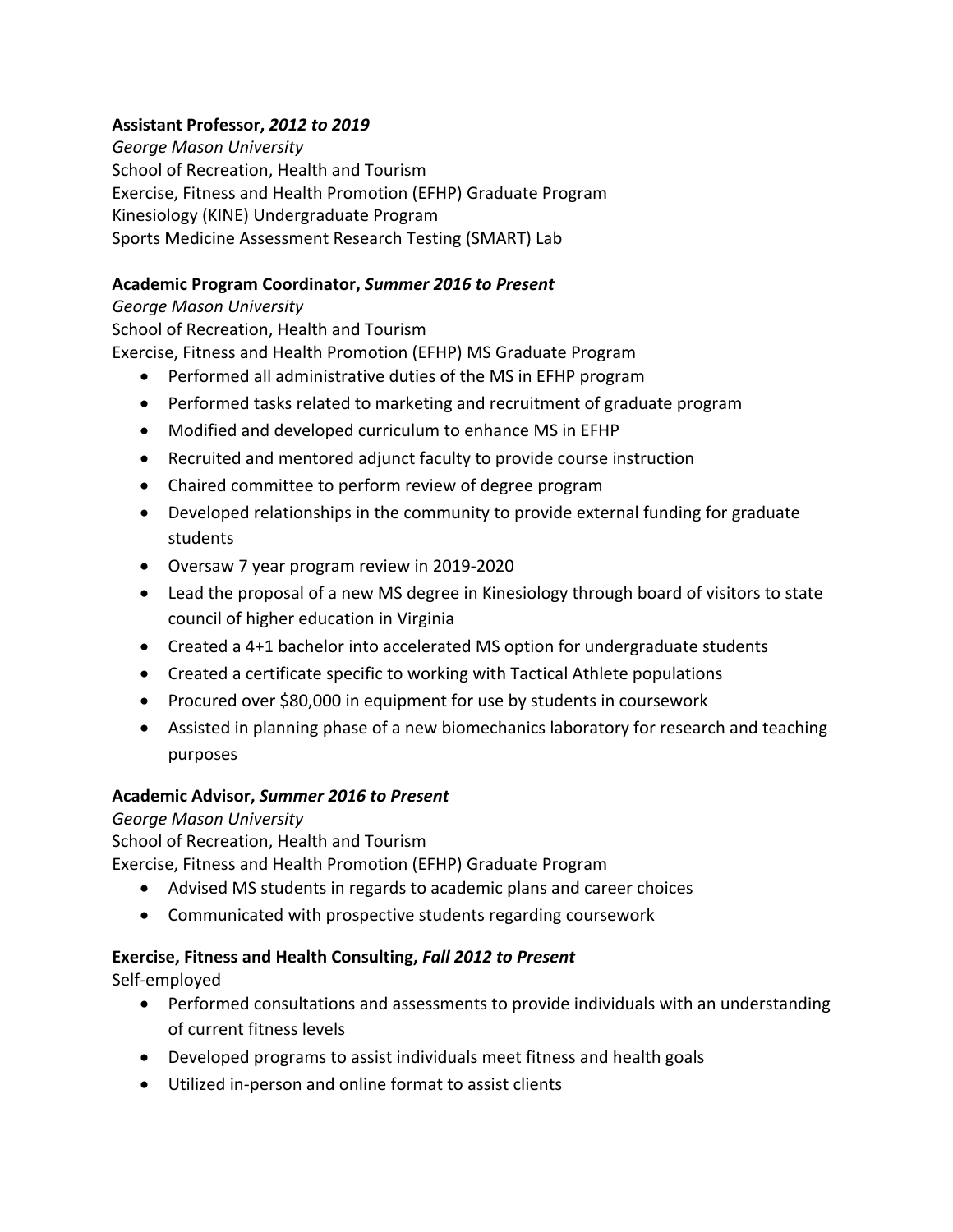# **Teaching Assistant,** *2007 to 2012*

*The Pennsylvania State University*  Kinesiology Department

- Provided instruction for undergraduate biomechanics laboratories
- Performed grading of course assessments
- Regularly held office hours to support student learning
- Mentored junior graduate students

## **Research Assistant,** *2007 to 2012*

*The Pennsylvania State University*  Biomechanics and Motor Control Laboratories

- Performed projects to support the research agenda of the laboratory
- Developed data collection procedures for new projects
- Prepared and submitted manuscripts to peer-reviewed journals
- Presented findings at professional conferences

## **Engineer,** *2010 to 2011*

## *Zenolink, LLC*

Zenolink specializes in performing video-based motion analysis of various sport movements.

- Collected, processed and analyzed data
- Provided customer service and support to clients
- Performed activities to validated and improve product

# **Publications and Scholarly Work**

## **Peer Reviewed Published Manuscripts**

- 1. Lee, J., **Martin, J.R.,** Wildenhain, R., Ambegaonkar, J. Plyometrics or Balance Training Effects on Lower Body Power, Balance, or Reactive Agility in Collegiate Basketball Athletes: A Randomized Control Trial. *Turkish Journal of Sports Medicine.* Accepted July 2020.
- 2. Shookster, D., Lyndsey, B., Cortes, N., **Martin, J.R.** Accuracy of Age Predicted Maximum Heart Rate Equations. *International Journal of Exercise Science.* Accepted June 2020.
- 3. Merrigan, J., **Martin, J.R**. Is the OUTPUT Sports Unit Reliable and Valid When Estimating Back Squat and Bench Press Concentric Velocity? *Journal of Strength & Conditioning Research.* Accepted June 2020.
- 4. Hautz, A., Erickson, E., Fyock-Martin, M., Turnbaugh, B., Caswell, S.V., **Martin, J.R.** (2020). What do firefighting ability tests tell us about firefighter physical fitness? A systematic review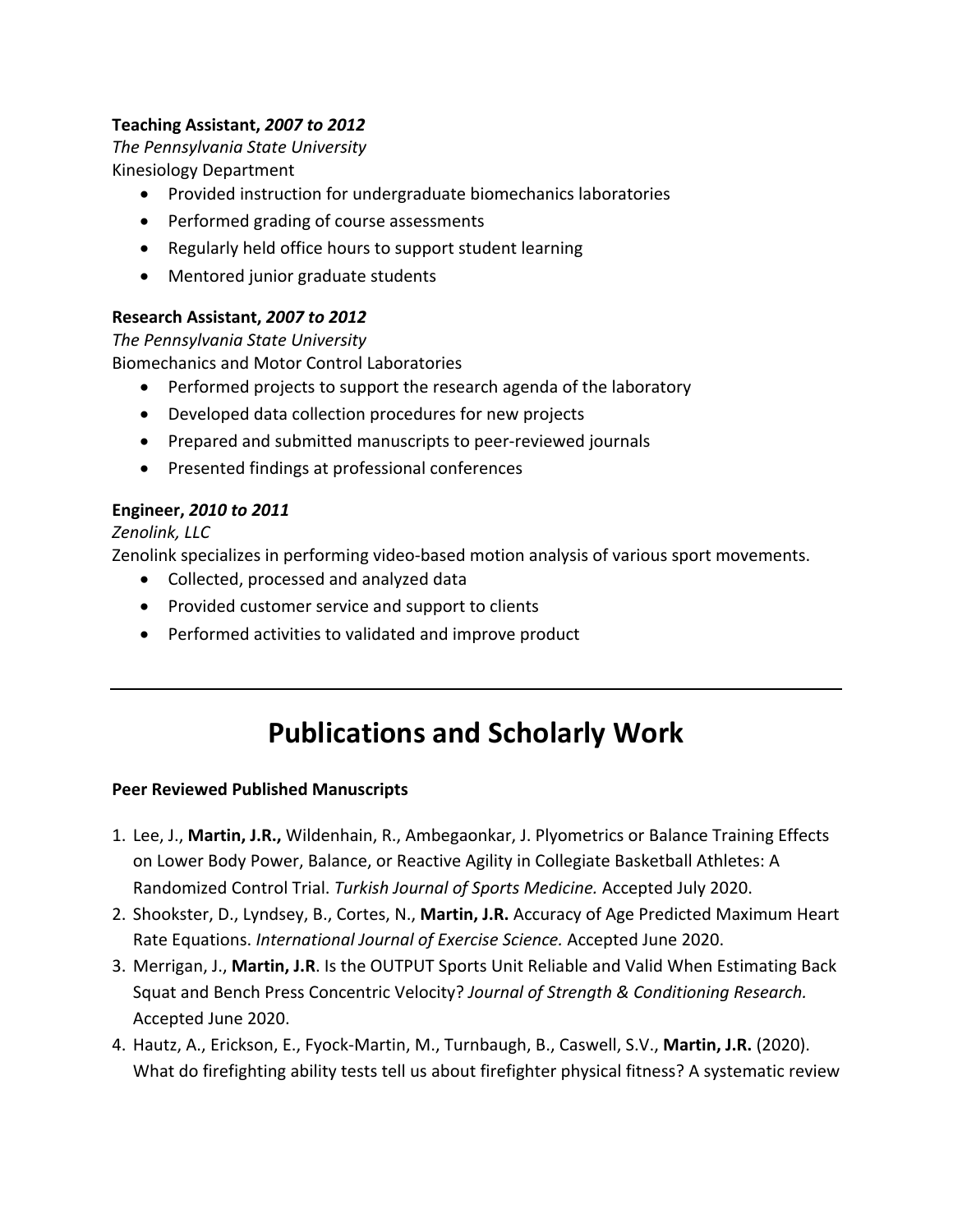and practical recommendations based on current evidence. *Journal of Strength & Conditioning Research* 34(7): 2093-2103.

- 5. Cox, A., Fyock, M., **Martin, J.R**. (2020). The elevation training mask: a critically appraised topic. *International Journal of Athletic Therapy & Training 25(3): 108-113.*
- 6. Brezinski, T., **Martin, J.R.**, Ambegaonkar, J. (2020). Prospective injury epidemiology in competitive collegiate club sports. *Athletic Training & Sports Health Care*. Available online February 20, 2020.
- 7. Draicchio, C., **Martin, J.R**, Fyock-Martin, M., Merrigan, J**.** Cross-sectional and retrospective cohort analysis of the army physical fitness test and the occupational physical assessment test in reserve officer training corps cadets. *Military Medicine.* Accepted December 2019.
- 8. Fyock, M., Cortes, N., Hulse, A., **Martin, J.R**. (2019). Real-time gait feedback to treat patellafemoral pain in adult recreational runners: a critically appraised topic. *Journal of Sport Rehabilitation: Available online – ahead of print*.
- 9. Jones, M.T., **Martin, J.R.**, Jagim, A.R., Oliver, J.M. (2017). Effect of Direct Whole-Body Vibration on Upper-Body Muscular Power in Recreational, Resistance-Trained Men. *Journal of Strength & Conditioning Research* 31(5), 1371-1377.
- 10. Jones, M.T., Jagim, A.R., Haff, G.G., Carr, P.J., **Martin, J.R.**, Oliver, J.M. (2016). Greater strength drives difference in power between sexes in the conventional deadlift exercise. *Sports* 4(3), 43.
- 11. Wilhelm, L.A., **Martin, J.R.**, Latash, M.L., Zatsiorsky, V.M. (2014). Finger enslaving in the dominant and non-dominant hand. *Human Movement Science* 33, 185-193.
- 12. **Martin, J.R.**, Terekhov, A.V., Latash, M.L., Zatsiorsky, V.M. (2013). Optimization and variability of motor behavior in multi-finger tasks: What variables does the brain use? *Journal of Motor Behavior* 45(4), 289-305*.*
- 13. **Martin, J.R.**, Paclet, F., Latash, M.L., Zatsiorsky, V.M. (2013). Changes in the Flexor Digitorum Profundus Tendon Geometry in the Carpal Tunnel Due to Force Production and Posture of Metacarpophalangeal Joint of the Index Finger: an MRI Study. *Clinical Biomechanics* 28(2), 157-163.
- *14.* **Martin, J.R.**, Terekhov, A.V., Latash, M.L., Zatsiorsky, V.M. (2013). Comparison of Finger Interaction Matrix Computation Techniques. *Journal of Applied Biomechanics* 29(5), 525-34*.*
- 15. **Martin, J.R.**, Latash, M.L., Zatsiorsky, V.M. (2012). Effects of the index finger position and force production on the flexor digitorum superficialis moment arms at the metacarpophalangeal joints – a magnetic resonance imaging study. *Clinical Biomechanics*  27(5), 453-459.
- 16. **Martin, J.R.**, Zatsiorsky, V.M., Latash, M.L. (2011). Multi-finger interaction during involuntary and voluntary single finger force changes. *Experimental Brain Research* 208, 423-435.
- *17.* **Martin, J.R.**, Budgeon, M.K., Zatsiorsky, V.M., Latash, M.L. (2011). Stabilization of the total force in multi-finger pressing tasks studied with the 'inverse piano' technique. *Human Movement Science 30(3), 446-458.*
- *18.* **Martin, J.R.**, Latash, M.L., Zatsiorsky, V.M. (2011). Coordination of contact forces during multifinger static prehension. *Journal of Applied Biomechanics 27(2), 87-98.*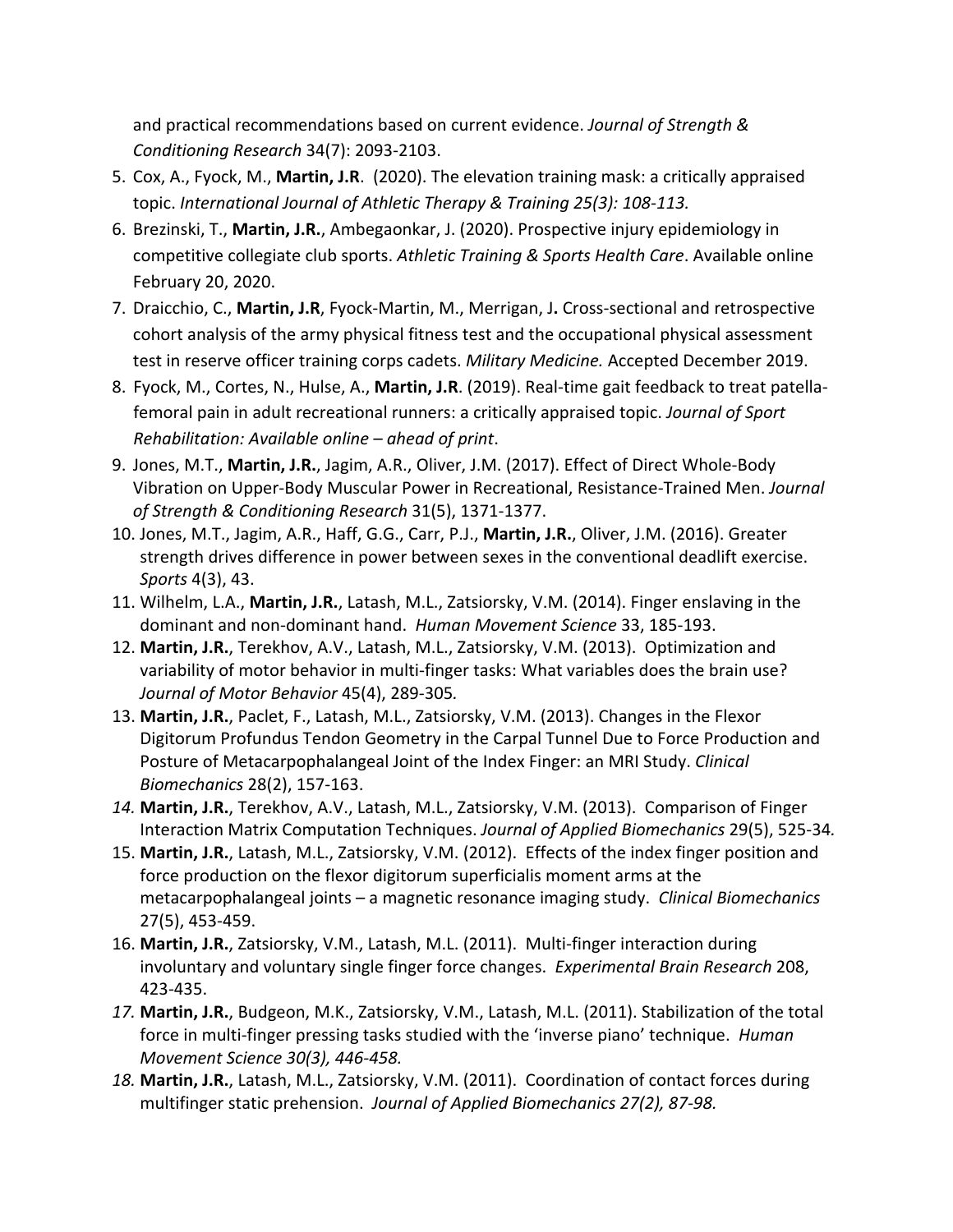*19.* **Martin, J.R.**, Latash, M.L., Zatsiorsky, V.M. (2009). Interaction of finger enslaving and error compensation in multiple finger force production. *Experimental Brain Research 192(2), 293- 298.*

### **Peer Reviewed Manuscripts in Review**

- 1. Marks, D., Merrigan, J., **Martin, J.R.** Do Baseline Physical Fitness Measures Predict Law Enforcement Academy Graduation? *Occupational Medicine*. Submitted May 2020.
- 2. Boolani, A., Jansen, E., Smith, M.L., Cortes, N., Caswell, S.V., **Martin, J.R**. Essential worker status in relation to lifestyle behaviors and moods: Sample of US adults during the COVID-19 pandemic. *Health Affairs*. Submitted May 2020.
- 3. Fauntroy, V., Stork, A., Hansen-Honeycutt, J., Deu, R., Klee, H., **Martin, J.R**., Ambegaonkar, J.P. Sleep Disturbances, Sleep-Related Impairments, Dance Exposure, and Injury Risk in Collegiate Dancers*. Sports Health: A Multidisciplinary Approach .* Submitted June 2020.
- 4. Mahoney, G., Martin, R., Yager, C., Smith, M., Grin, Z., Vogel-Rossbrook, C., **Martin, J.R**., Boolani, A. Self-reported feelings of energy and fatigue influence different aspects of gait and balance: An exploratory study. *Human Movement Science*. Submitted June 2020.
- 5. Merrigan, J., Burke, A., Fyock-Martin, M., **Martin, J.R.** Push-up to pull-up ratios in firefighters and police officers. *International Journal of Exercise Science.* Submitted June 2020.
- 6. Lyndsey, B., Boolani, A., Merrigan, J., Cortes, N, Caswell, S, **Martin, J.R.** Effects of demographic variables on physical activity and sitting time during the COVID-19 pandemic. *American Journal of Preventative Medicine.* Submitted July 2020.
- 7. Meyer, J, Herring, M., McDowell, C., Lansing, J., Brower, C., Schuch, F., Tully, M., **Martin, J.,** Caswell, S., Cortes, N., Boolani, A. Epidemiology of Joint Associations of Physical Activity and Sitting Time During COVID Among US Adults*. JAMA Open Network*.

## **Peer Reviewed Manuscripts in Preparation**

- 1. Merrigan, J., Boolani, A., Lyndsey, B., Cortes, N, Caswell, S, **Martin, J.R.** Effects of demographic variables on physical activity and sitting time during the COVID-19 pandemic. *TBD.*
- 2. Kearney, J., Vaz, J.R., Nestrowitz, S., Cortes, N., **Martin, J.R.** Effects of police duty below on core musculature activation. *Journal of Applied Biomechanics*.
- 3. **Martin, J.R.**, Johnson, R., Cortes, N., Boolani, A. Effects of sleep quality on gait and balance in healthy young adults. *Physical Therapy Journal*.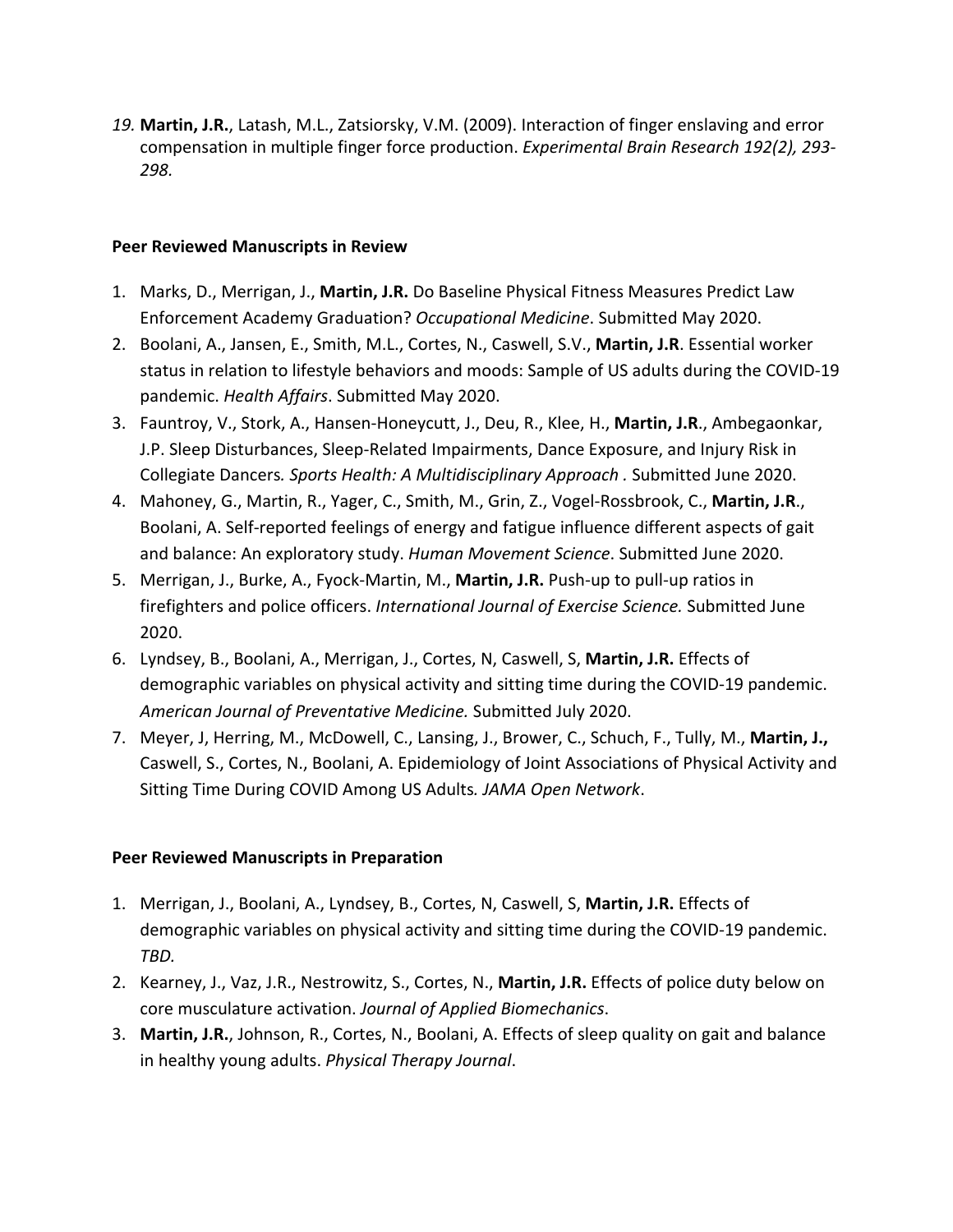- 4. Kearney, J., Fyock-Martin, M., Cortes, N., **Martin, J.R.** Professional firefighter performance on the Y-balance test of dynamic postural stability. *Journal of Strength and Conditioning Research.*
- 5. Warren, S., Brown, A., **Martin, J.R.,** Ambegaonkar, J.P. Fat-Mass, Fat-Free Mass, Nutrition and Physical Activity Across a Semester in Collegiate Dancers. *TBD.*
- 6. Lyndsey, B., Shookster, D., **Martin, J.R.,** Cortes, N. Accuracy of resting metabolic rate prediction equations. *TBD*.
- 7. Eddo, O.O., Vaz, J.R., Ludwick, J.L., Lindsey, B.W., **Martin, J.R.** , Caswell, S.V., Cortes, N. Increased trunk kinetics observed during dose-specific trunk lean gait modification. *TBD.*

## **Conference and Workshop Presentations**

- 1. Marks, D., Merrigan, J., **Martin, J.R.** (2020, July). Do Baseline Physical Fitness Measures Predict Police Academy Graduation? Poster presentation at *National Sports and Conditioning Association National Conference*, Las Vegas, NV.
- 2. Burke, A., Guempel, B., Merrigan, J., Fyock-Martin, M., **Martin, J.R.** (2020, July). Push to Pull Ratio Imbalances in Professional Firefighters and Police Officers are Dependent on Sex, Body Fatness and Pull Capabilities. Poster presentation at *National Sports and Conditioning Association National Conference*, Las Vegas, NV.
- 3. Biscardi, L.M., Guempel, B., Frederick, P., **Martin, J.R.** (2020, July). Utilizing Biomechanical Analysis to Inform an Individualized Training Program: A Case Study of a Female Olympic High Jumper. Poster presentation at *National Sports and Conditioning Association National Conference*, Las Vegas, NV.
- 4. Ghoddosi, N., Fyock-Martin, M., Biscardi, L., Cortes, N., **Martin, J.R.** (2020, May). Relationship Between Muscular Fitness And Health Related Quality Of Life In Professional Firefighters. Poster presentation at *American College of Sports Medicine National Conference*, San Francisco, CA.
- 5. Biscardi, L., **Martin, J.R.,** Ghoddosi, N., Cortes, N., Fyock-Martin, M., (2020, May). Relationship Between Health-Related Quality Of Life, Aerobic Fitness, And Body Composition In Professional Firefighters. Poster presentation at *American College of Sports Medicine National Conference*, San Francisco, CA.
- 6. Eddo, O.O., Vaz, J.R., Ludwick, J.L., Lindsey, B.W., **Martin, J.R.** , Caswell, S.V., Cortes, N. (2020, May). Increased trunk kinetics observed during dose-specific trunk lean gait modification. *Gait & Posture.* Thematic poster presentation at *American College of Sports Medicine National Conference*, San Francisco, CA.
- 7. Shookster, D., Lyndsey, B., **Martin, J.R.,** Cortes, N. (2020, May). Accuracy of Age Predicted Maximum Heart Rate Equations. *International Journal of Exercise Science.* Poster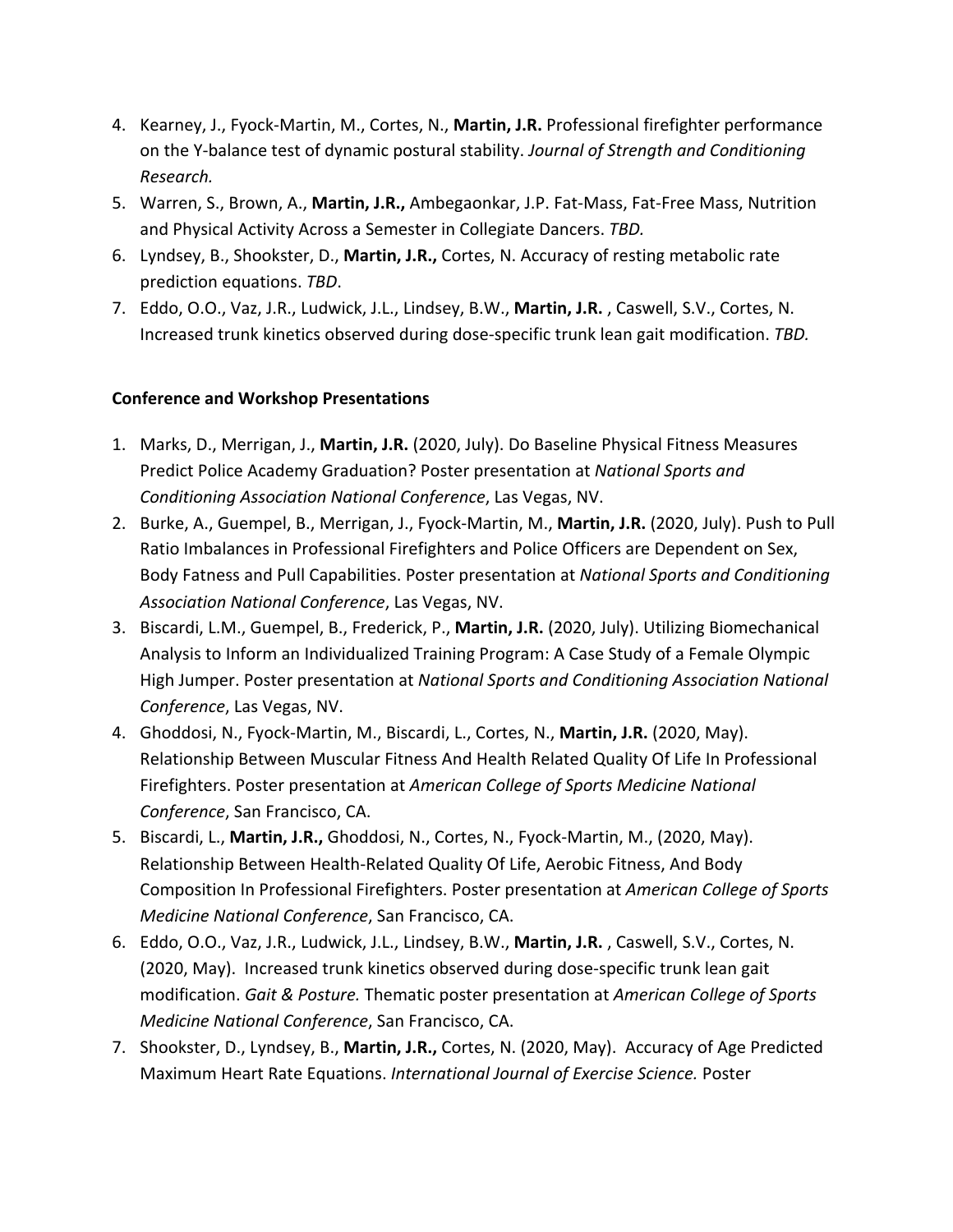presentation at *American College of Sports Medicine National Conference*, San Francisco, CA.

- 8. **Martin, J.R.** (2020, January). Promoting and Facilitating Research with High Teaching Loads and Limited Resources. Podium presentation at the *American Kinesiology Association Leadership Workshop*. Tampa, FL.
- 9. Busch, E., Fyock-Martin, M., Cortes, N., Hulse, A., **Martin, J.R.** (2019, July). Gait retraining with real-time visual feedback to treat patellofemoral pain in adult recreational runners. Poster presentation at *National Sports and Conditioning Association National Conference*, Washington, DC.
- 10. Hautz, A., Erickson, E., Fyock-Martin, M., Turnbaugh, B., Caswell, S., **Martin, J.R.** (2019, July). What do work performance tests tell us about firefighter physical fitness? A systematic review and practical recommendations based on current evidence. Poster presentation at *National Sports and Conditioning Association National Conference*, Washington, DC.
- 11. Draichhio, C., Fyock-Martin, M., **Martin, J.R.** (2019, July). Comparison of the army physical fitness test and the occupational physical assessment test in reserve officer training corps cadets for assessing physical combat readiness. Poster presentation at *National Sports and Conditioning Association National Conference*, Washington, DC.
- 12. Tate, M., Fyock-Martin, M., **Martin, J.R.** (2019, July). Effect of supplementary plyometric training to resistance training in high school boys basketball athletes. Poster presentation at *National Sports and Conditioning Association National Conference*, Washington, DC.
- 13. Kettlety, S., Lindsey, B., **Martin, J.R.,** Cortes, N. (2019, July). Bodpod underestimates resting metabolic rate compared to indirect calorimetry in the general population. Poster presentation at *National Sports and Conditioning Association National Conference*, Washington, DC.
- 14. Coogan, S.M., Hansen-Honeycutt, J., Fauntroy, V., **Martin, J.R.,** Ambegaonkar J (2019, October). Upper body strength-endurance and power norms in healthy collegiate dancers. Poster presented at the *International Association for Dance Medicine & Science Annual Conference*, Montreal, Quebec, Canada.
- 15. **Martin, J.R.,** Turnbaugh, B.L., Fyock, M.B., McConnell, J., Caswell, S. (2018, August). What do work performance tests tell us about physical fitness? Podium & poster presentation at the *International Fire-Rescue Conference & Expo*, Dallas, TX.
- 16. Jones, M., Wheeling, L., **Martin, J.R.**, Jagim, A. Oliver, J. (2015, July). Acute Effects of Whole Body Vibration on Upper Body Musculature. Poster presented at the *National Sports and Conditioning Association National Conference*, Orlando, FL.
- *17.* Jones, M., Carr, P., **Martin, J.R.**, and Oliver, J. (2015, June). Sex Differences in Measures of Power and Velocity During Deadlifting. Poster presented at *European College of Sports Science,* Malmo, Sweden.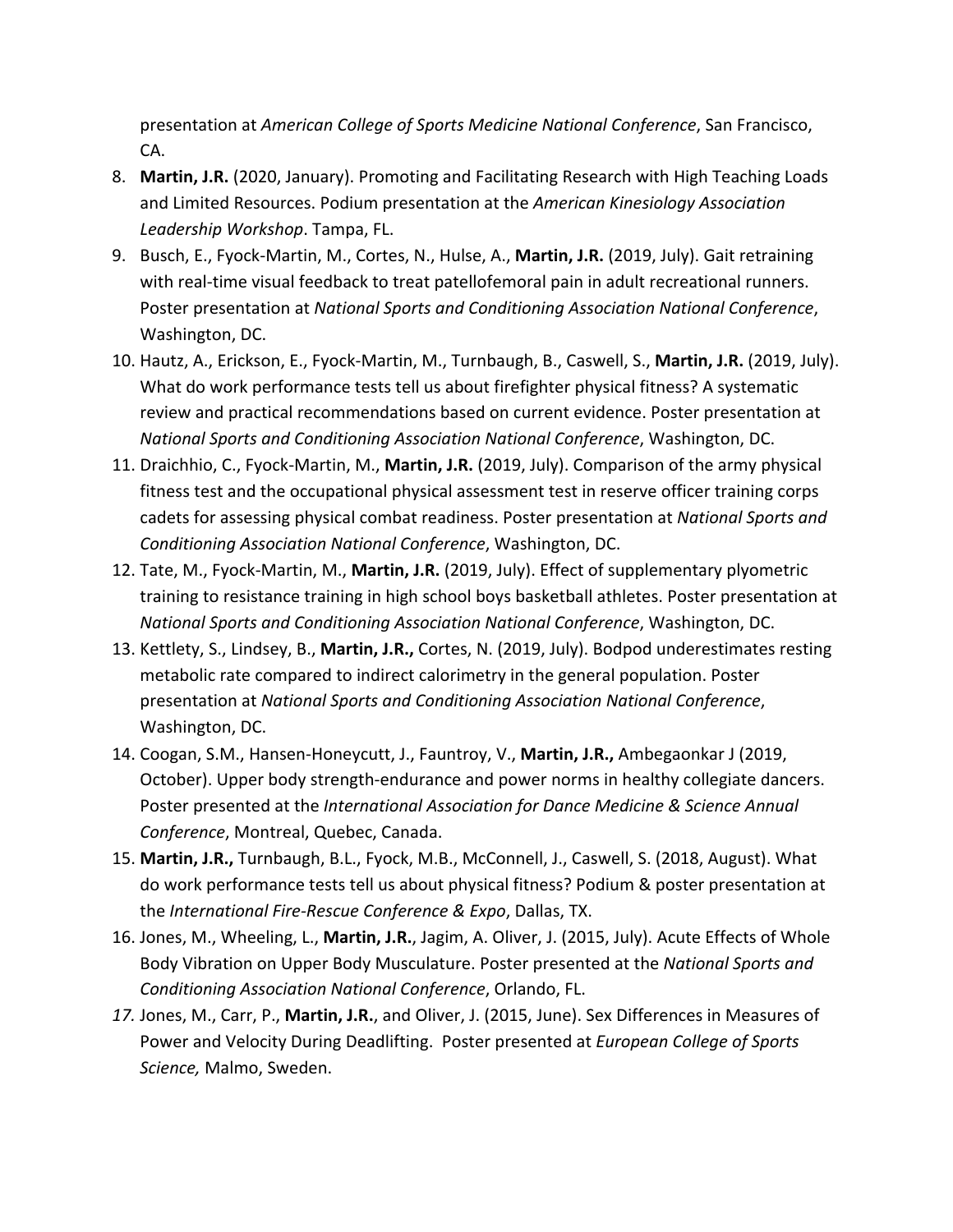- 18. Cortes, N., Oladipo, E., Caswell, S., **Martin, J.R.**, Greska, E., Ambegaonkar, J. (2015, May). Lower Extremity Joint Kinetics Do Not Differ Between Athletic Upper Body Positions. Poster Presentation at *American College of Sports Medicine Annual Meeting*, San Diego, CA.
- 19. Carr, P., Jones, M., **Martin, J.R.**, Oliver, J. (2014, July) Myotest® Measures of Force, Power, and Velocity Are Correlated with the Tendo Fitrodyne® and Force Plate in the Conventional Deadlift. Poster Presentation at *National Strength and Conditioning Association National Conference*, Las Vegas, NV.
- **20. Martin, J.R.**, Terekhov, A.V., Latash, M.L., Zatsiorsky, V.M. (2012, August). Comparison of Finger Interaction Matrix Computation Techniques". Poster Presentation at *American Society of Biomechanics Annual Meeting*, Gainesville, FL.
- 21. Bradley, S.M., **Martin, J.R**. (2012, August). Biomechanical Analysis of Basketball Free Throw Shooting. Poster Presentation at *American Society of Biomechanics Annual Meeting*, Gainesville, FL.
- 22. **Martin, J.R.**, Terekhov, A.V., Latash, M.L., Zatsiorsky, V.M. (2012, August) Performance Optimality and Variability Studied at the Level of Hypothetical Commands to Individual Elements. Poster Presentation at *American Society of Biomechanics Annual Meeting*, Gainesville, FL.
- *23.* Georgeson, A.R., **Martin, J.R**. (2011, August). Force Changes During Passive Finger Movement. Poster Presentation at *American Society of Biomechanics Annual Meeting*, Long Beach, CA.
- 24. **Martin, J.R.**, Latash, M.L., Zatsiorsky, V.M. (2011, August). Force Sharing Among Fingers During Multi-Finger Pressing in Different Finger Configurations". Poster Presentation at *American Society of Biomechanics Annual Meeting*, Long Beach, CA.
- *25.* **Martin, J.R.**, Park, J., Latash, M.L., Zatsiorsky, V.M. (2011, July). Analytical Inverse Optimization Applied to Multi-finger Pressing in Different Finger Configurations. Poster Presentation at *International Society of Biomechanics Congress*, Brussels, Belgium.
- 26. **Martin, J.R.** (2010, August). Stabilization of the Total Force in Multi-Finger Pressing Tasks Studied with the 'Inverse Piano' Technique. Poster Presentation at *American Society of Biomechanics Annual Meeting*, Providence, RI.
- 27. **Martin, J.R.**, Latash, M.L., Zatsiorsky, V.M. (2010, June). Patterns of Finger Interaction Documented Using the 'Inverse Piano' Method". Poster Presentation at *International Hand and Wrist Biomechanics Symposium*, Cleveland, OH.
- 28. **Martin, J.R.**, Latash, M.L., Zatsiorsky, V.M. (2009, March). Inverse Piano Technique for Studying Finger Interaction During Pressing Tasks. Demonstration at *World Haptics Symposium*, Salt Lake City, UT.
- 29. **Martin, J.R.**, Latash, M.L., Zatsiorsky, V.M. (2009, August). Effect of Modulation of the Internal Forces on Digit Coordination During Multi-Finger Object Prehension. Poster Presentation at *American Society of Biomechanics Annual Meeting*, University Park, PA.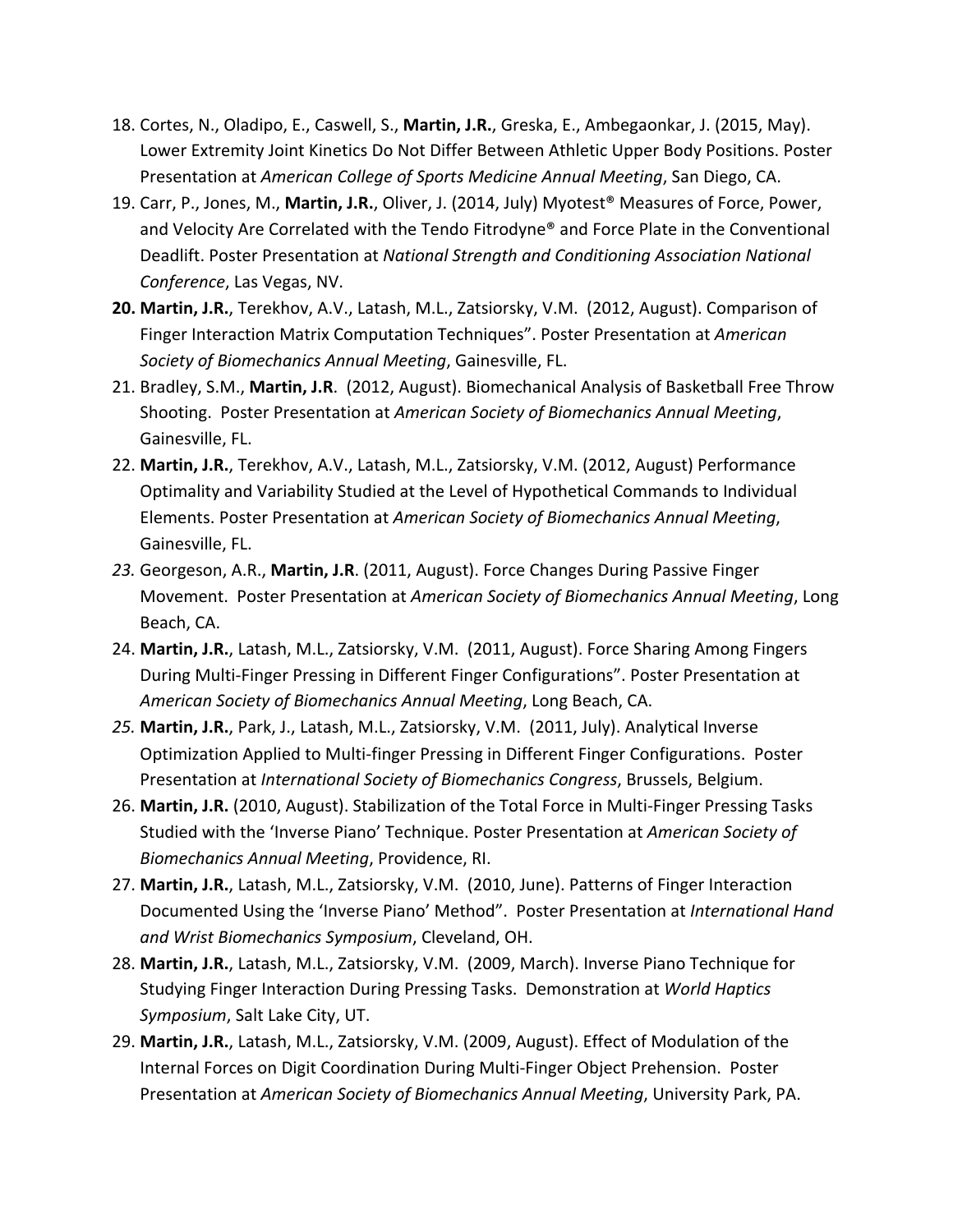30. **Martin, J.R.**, Latash, M.L., Zatsiorsky, V.M. (2008, August). Inverse Piano Technique for Studying Finger Interaction During Pressing Tasks. Poster Presentation at *North American Conference of Biomechanics*, Ann Arbor, MI.

## **Non-Peer Reviewed Publications**

1. **Martin, J.R.**, St. Andrews, B. (2012). A Biomechanical Analysis of Rowing. *The CrossFit Journal*, December 2012.

## **Non-Peer Reviewed Presentations**

- 1. Draicchio, C., Fyock-Martin, M., **Martin, J.R.** (2019, April). Cross-sectional and Retrospective Cohort Analysis of the Comparison of the Army Physical Fitness Test and the Occupational Physical Assessment Test in Reserve Officer Training Corps Cadets. Oral Presentation at *George Mason University College of Education and Human Development Research Symposium*, Fairfax, VA.
- 2. Hautz, A., Erickson, E., Fyock-Martin, M., Turnbaugh, B., Caswell, S., **Martin, J.R.** (2019, April). What Do Firefighting Ability Tests Tell Us About Firefighter Physical Fitness? A Systematic Review and Practical Recommendations Based on Current Evidence. Poster Presentation at *George Mason University College of Education and Human Development Research Symposium*, Fairfax, VA.
- 3. Tate, M., Fyock-Martin, M., **Martin, J.R.** (2019, April). Effect of Supplementary Plyometric Training to Resistance Training in High School Boys Basketball Athletes. Poster Presentation at *George Mason University College of Education and Human Development Research Symposium*, Fairfax, VA.
- 4. Busch, E., Fyock-Martin, M., Cortes, N., Martin, J.R. (2019, April). Gait Retraining With Real-Time Visual Feedback to Treat Patellofemoral Pain in Adult Recreational Runners. Poster Presentation at *George Mason University College of Education and Human Development Research Symposium*, Fairfax, VA.
- 5. Hautz, H., **Martin, J.R.**, Fyock, M. (2018, April). Physiological and Performance Characteristic Differences Between Elite and Novice Wrestlers. Poster Presentation at *George Mason University College of Education and Human Development Research Symposium*, Fairfax, VA.
- 6. Kettlety, S., **Martin, J.R.**, Fyock, M. (2018, April). The Effects of Different Intra-Complex Set Rest Intervals on Vertical Jump Height: A Critically Appraised Topic. Poster Presentation at *George Mason University College of Education and Human Development Research Symposium*, Fairfax, VA.
- 7. Adcock, S., **Martin, J.R.**, Fyock, M. (2018, April). Predictive Power of the Wingate Anaerobic Power Test for On-Ice Performance in Collegiate Ice Hockey Athletes: A Critically Appraised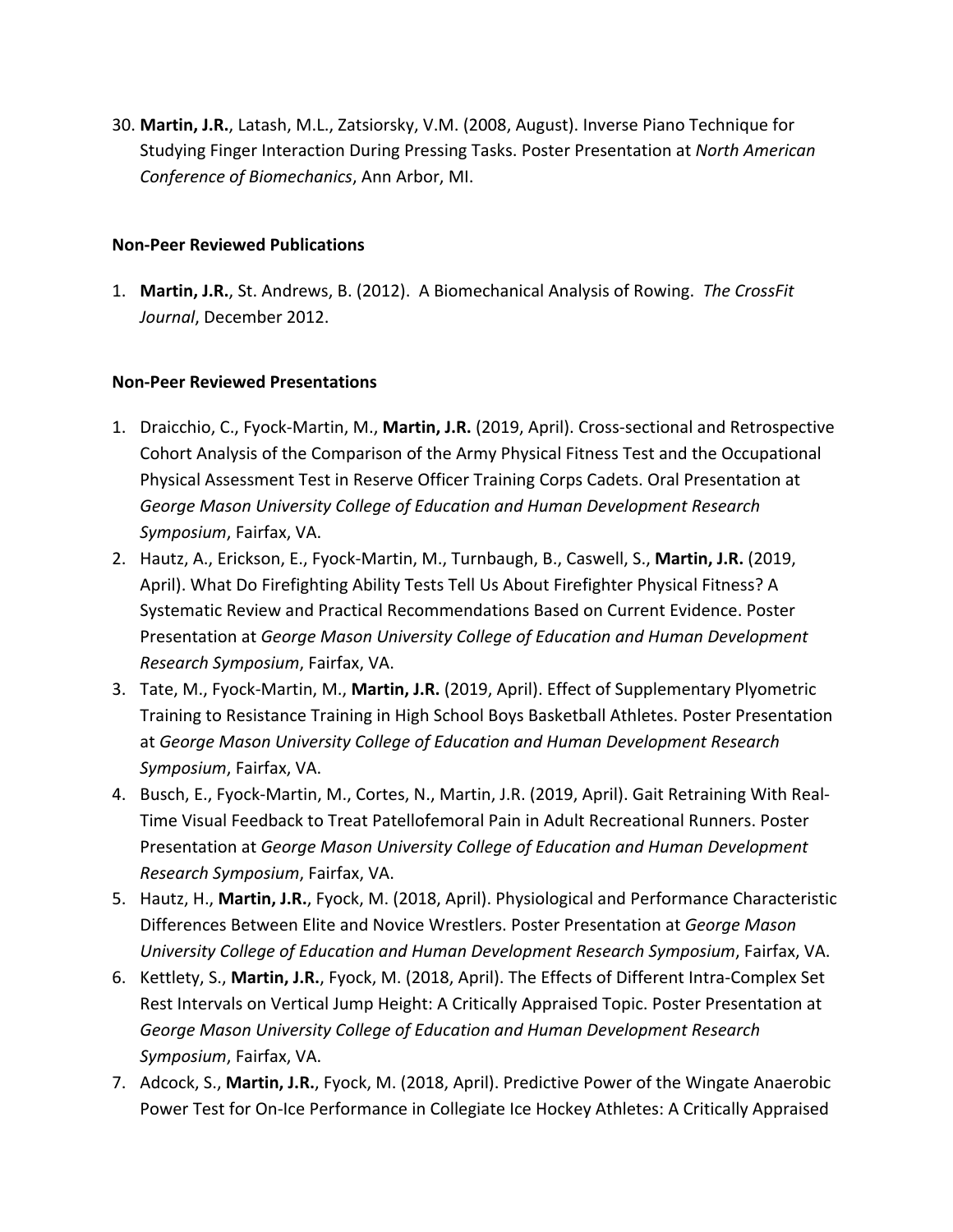Topic. Poster Presentation at *George Mason University College of Education and Human Development Research Symposium*, Fairfax, VA.

# **Grants & Funding**

*Extramural Funding Total Funding Received: \$247,121 PI: \$130,332 Co-PI: \$116,789*

**Source: International Fire-Rescue Conference & Expo Role:** Presenter **Submission Date:** February 2018 **Amount Requested:** \$805 **Description:** Submitted an abstract for research presentation at the conference. Was awarded full-registration.

**Source: Prince William County Police Department "Athletic Training Public Safety Fellowship" Role:** Co-PI 2018 (S. Caswell) **Submission Date:** 2017 **Amount Requested:** \$116,789 (2 year) **Amount Received:** \$116,789 (2 year) **Description:** Supports collaborative project with George Mason University and the Prince William County Police Department to provide Athletic Training services to police officers in the county.

**Source: Prince William County Police Department "Athletic Training Public Safety Fellowship" Role:** PI **Submission Date:** May 2019 (renewal) **Amount Requested:** \$59,527 (1 year) **Amount Received:** \$59,527 (1 year) **Description:** Supports collaborative project with George Mason University and the Prince William County Police Department to provide Athletic Training services to police officers in the county. Renewal and modification of previous award. Modification was to take over as PI.

**Source: Wakefield School Role:** PI **Original Submission Date:** April 2019 **Total Amount Requested:** \$45,000 **Amount Received:** \$45,000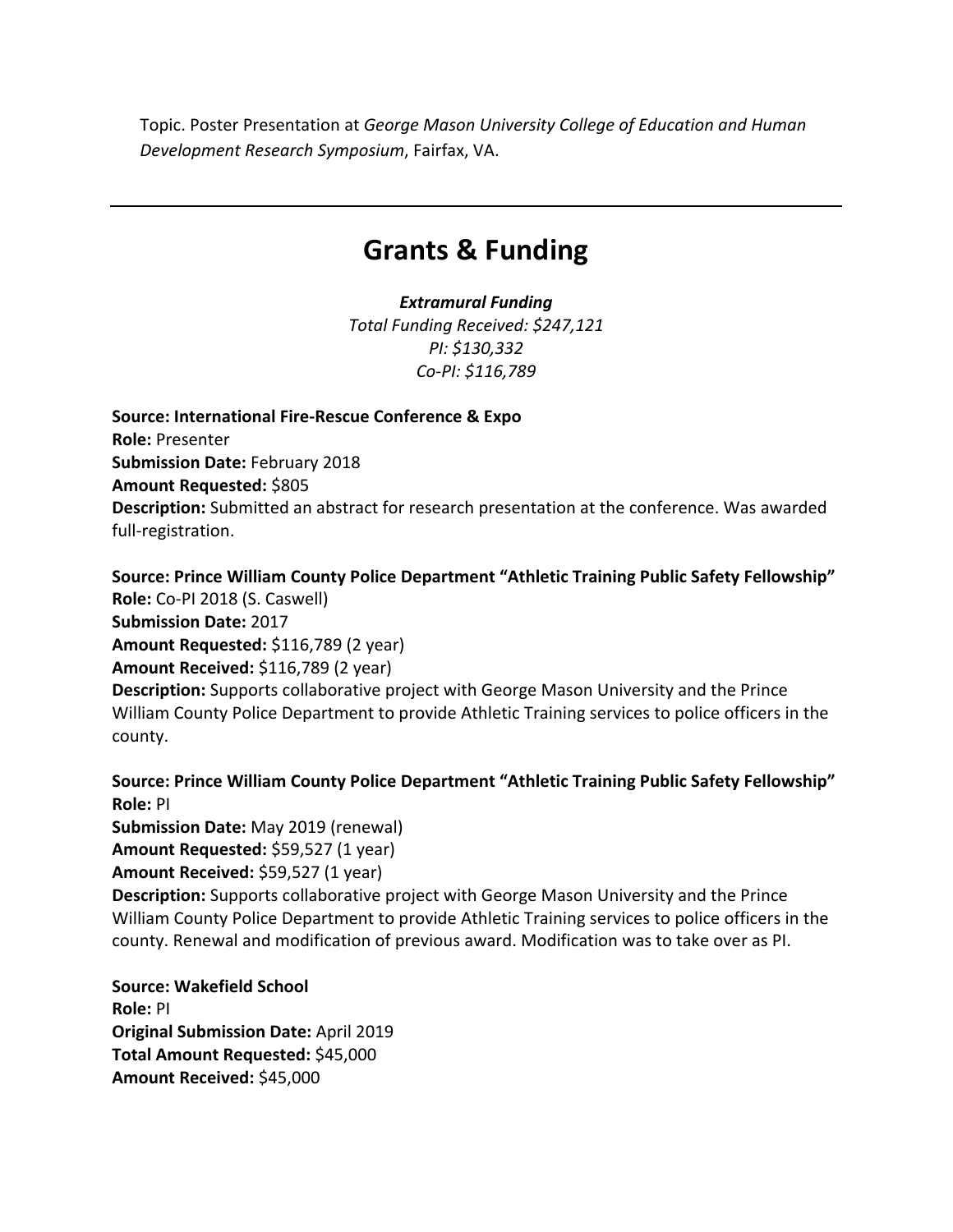**Description:** Supports a graduate student in the EFHP program to serve as an athletic trainer during the academic year.

**Source: Foxcroft School Role:** PI **Submission Date:** June 2019 **Amount Requested:** \$25,000 **Amount Received:** \$25,000 **Description:** Supports a graduate student in the EFHP program to serve as an athletic trainer during the academic year.

**Source:** National Science Foundation (NSF) **Role:** Co**-**PI (PI: Craig Yu; Co-PI's: Shane Caswell, Nelson Cortes, Jatin Ambegaonkar, Joel Martin) **Submission Date:** December 2019 **Amount Requested:** \$1,166,548 **Amount Received:** \$0 **Description:** This project aims to create a novel computational design framework for synthesizing personalized exergames for improving body fitness. This framework tracks and analyzes a user's performance in a preassessment test, synthesizing exergaming levels with desired training properties through optimization. The user then practices with the synthesized exergaming levels to achieve personalized exercise goals while enjoying the gameplay.

# *Intramural Funding*

*Total Funding Received: \$54,725*

**Source: Division of Health and Human Performance Role:** Review Director **Submission Date:** April 2019 **Amount Requested:** \$1000 **Amount Received:** \$1000 **Description:** Received funding for directing an academic program review of the M.S. in Exercise, Fitness and Health Promotion graduate program.

**Source: George Mason Summer Impact Grant -** *Public Safety Wellness and Resiliency: Developing a multidisciplinary model to improve the health of firefighters and police in the Northern Virginia Region*

**Role:** Primary Investigator **Submission Date:** November 2018 **Amount Requested:** \$47,000 **Amount Received:** \$47,000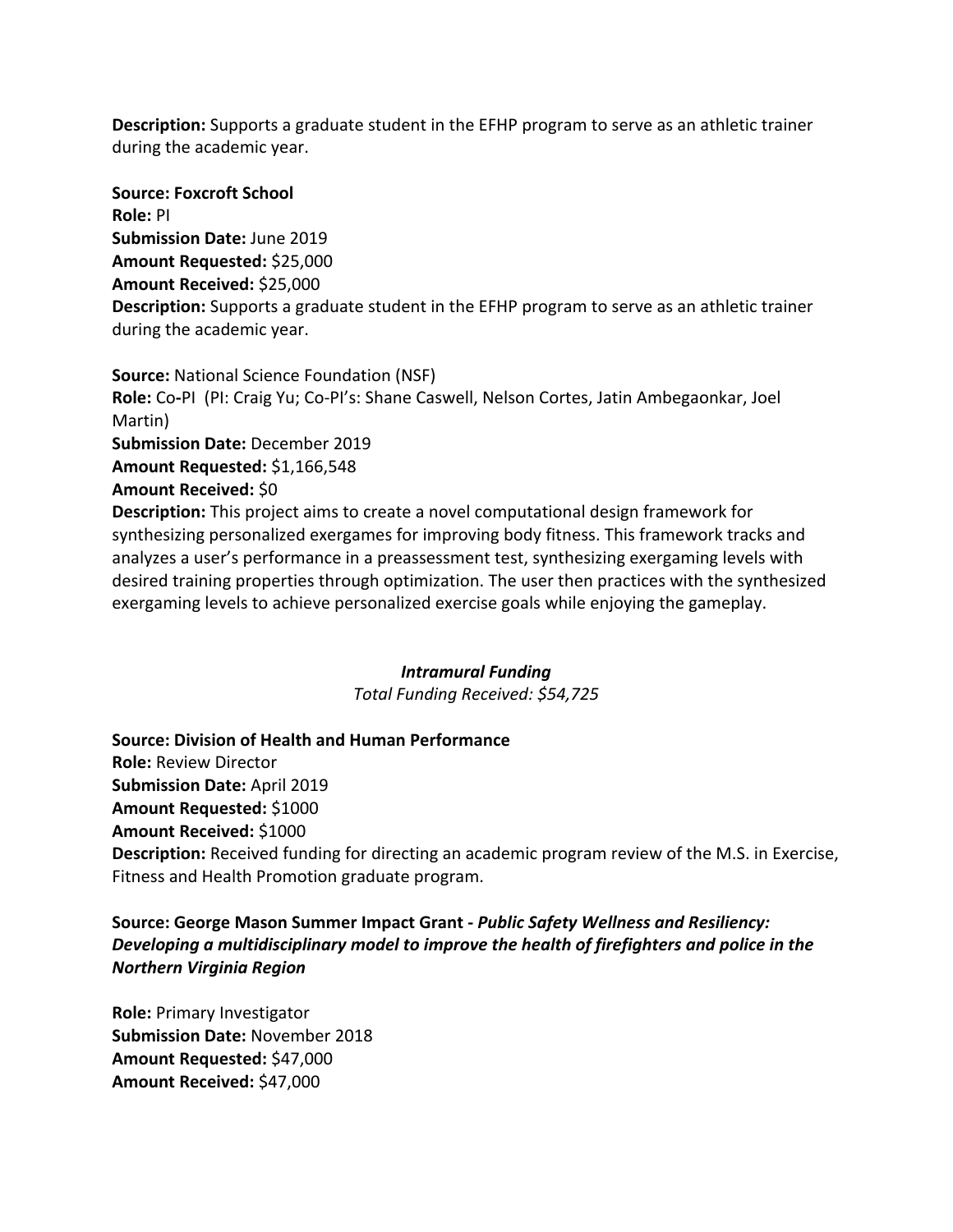**Description:** Submitted a proposal for a Summer Impact Grant through the Office of Student Scholarship, Creative Activities and Research (OSCAR) at George Mason University. The grant supports hiring of 9 undergraduate students for 10-week period over Summer 2019. The work will focus on improving the health and fitness of public safety in Prince William County. Students will apply knowledge gained in the classroom to perform fitness testing, exercise program development and nutritional recommendations for police and firefighters in the county.

# **Source: George Mason University, College of Education and Human Development, Academic Program Innovation Fund**

**Role:** Primary Project Coordinator

**Submission Date:** February 2018

**Amount Requested:** \$5000

**Amount Received:** \$5000

**Description:** Submitted a proposal to develop a new graduate certificate in Tactical Athlete Strength, Conditioning and Injury Prevention. The certificate would utilize current graduate courses in Exercise, Fitness and Health Promotion and Athletic Training. Additionally, 3 new courses would be developed for the 6-course curriculum.

# **Source: George Mason University, University Life**

**Role:** Faculty advisor of student club **Submission Date:** February 2018 **Amount Requested:** \$3000 **Amount Received:** \$1000

**Description:** Submitted a proposal for University Life to provide funding to graduate students to assist in travel and registration for a National Conference. The student organization assisted with a campus-wide Health & Wellness Fair in exchange for the funding.

**Source: George Mason University, College of Education and Human Development, Marketing Role:** Primary Project Coordinator, Program Coordinator **Submission Date:** September 2016 **Amount Requested:** \$725 **Amount Received:** \$725 **Description:** Submitted a proposal to the Marketing department of our college for funding to travel to the ACSM Mid-Atlantic Conference to promote our graduate programs to undergraduate students attending the conference

# *Grant Student Mentorship*

**Source: National Strength and Conditioning Association Foundation Masters Research Grant Role:** Mentored student developing grant and submitting **Submission Date:** Spring 2019 **Amount Requested:** \$2390 **Amount Received:** \$0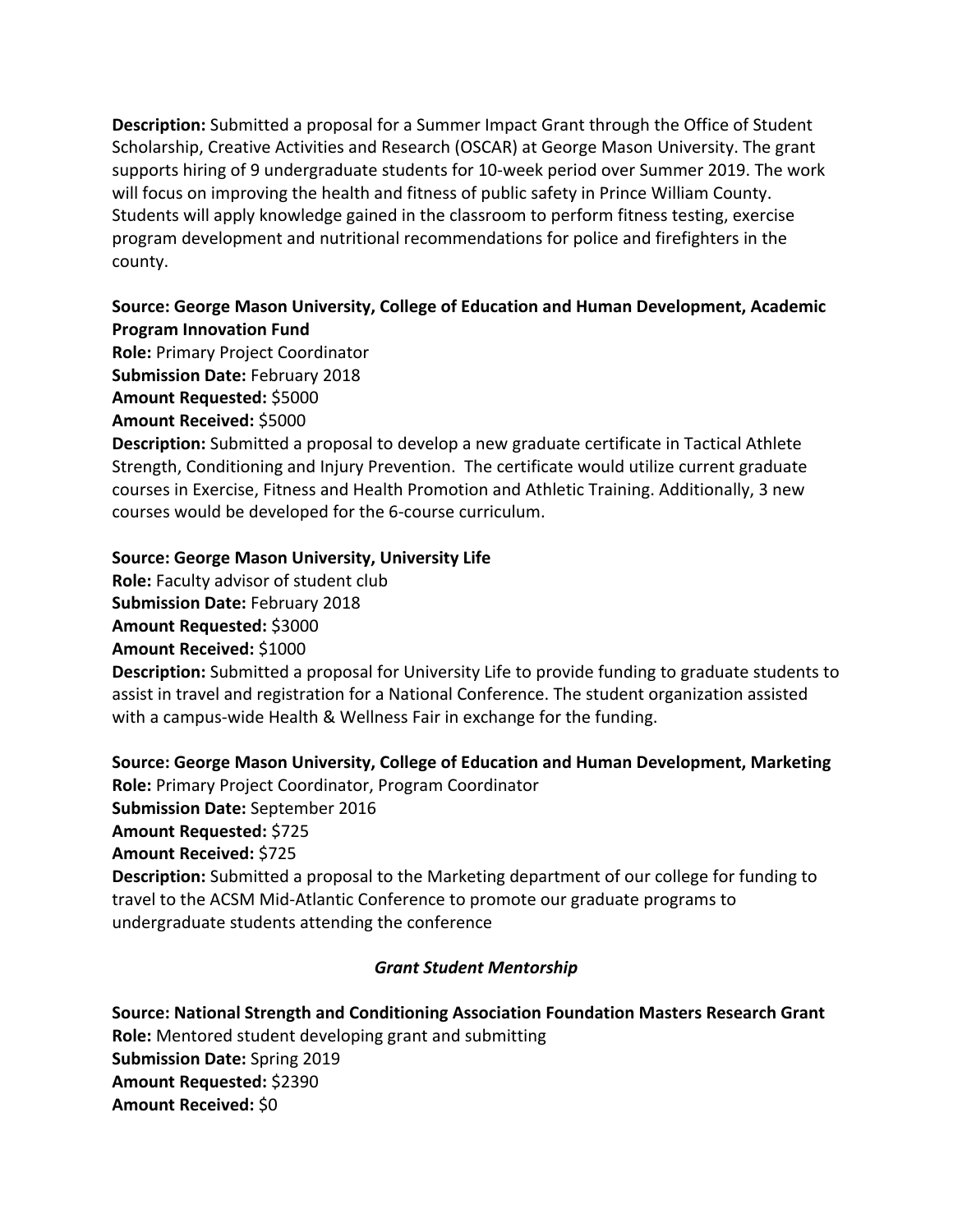**Description:** Student submitted a grant to the NSCA for funding to support their MS research project. Provided mentorship and guidance to the student throughout the process.

**Source: National Strength and Conditioning Association Foundation Masters Research Grant Role:** Mentored student developing grant and submitting **Submission Date:** Spring 2017 **Amount Requested:** \$7309 **Amount Received:** \$0 **Description:** Student submitted a grant to the NSCA for funding to support their MS research project. Provided mentorship and guidance to the student throughout the process.

# **Research Project Advising / Mentoring**

### *Doctoral Students (n=7)*

Bryndan Lindsey, PhD Student, Portfolio Committee Member, 2018-Present Navid Ghoddosi, PhD Student, Portfolio Committee Member, 2019-Present Lauren Biscardi, PhD Student, Portfolio Committee Member, 2019-Present Tianyi 'Bruce' Lu, Deans Scholar, Mentor, Fall 2019 Eddo Oladipo, PhD Student, Dissertation Committee Member, 2018-2019 Matt Prebble, PhD Student, Dissertation Committee Member, 2018-2019 Jordan Goffena, PhD Student, Dissertation Committee Member, 2018-2019

### *Masters Students (n=21)*

Chris Frost, MS Student, Primary Advisor, 2019-2021 Sara Nestrowitz, MS Student, Primary Advisor, 2019-2021 Josh Zimmerman, MS Student, Primary Advisor, 2019-2021 Ian Brewer, MS Student, Primary Advisor, 2019-2021 Bishop Guempel, MS Student, Primary Advisor, 2019-2021 Adam Burke, Visiting MS Student, Mentor, Summer 2019 Daniel Marks, MS Student, Primary Advisor, 2018-2020 Ronald Johnson, MS Student, Primary Advisor, 2018-2020 James Kearney, MS Student, Primary Advisor, 2018-2020 Caty Draicchio, MS Student, Primary Advisor, 2017-2019 Eric Erickson, MS Student, Primary Advisor, 2017-2019 Hunter Hautz, MS Student, Primary Advisor, 2017-2019 Myles Tate, MS Student, Primary Advisor, 2017-2019 Brad Turnbaugh, MS Student, Primary Advisor, 2016-18 Tom Brezinski, MS Student, Primary Advisor, 2016-18 Andrew Cox, MS Student, Primary Advisor, 2016-18 Jaelynn Lee, MS Student, Secondary Advisor, 2016-18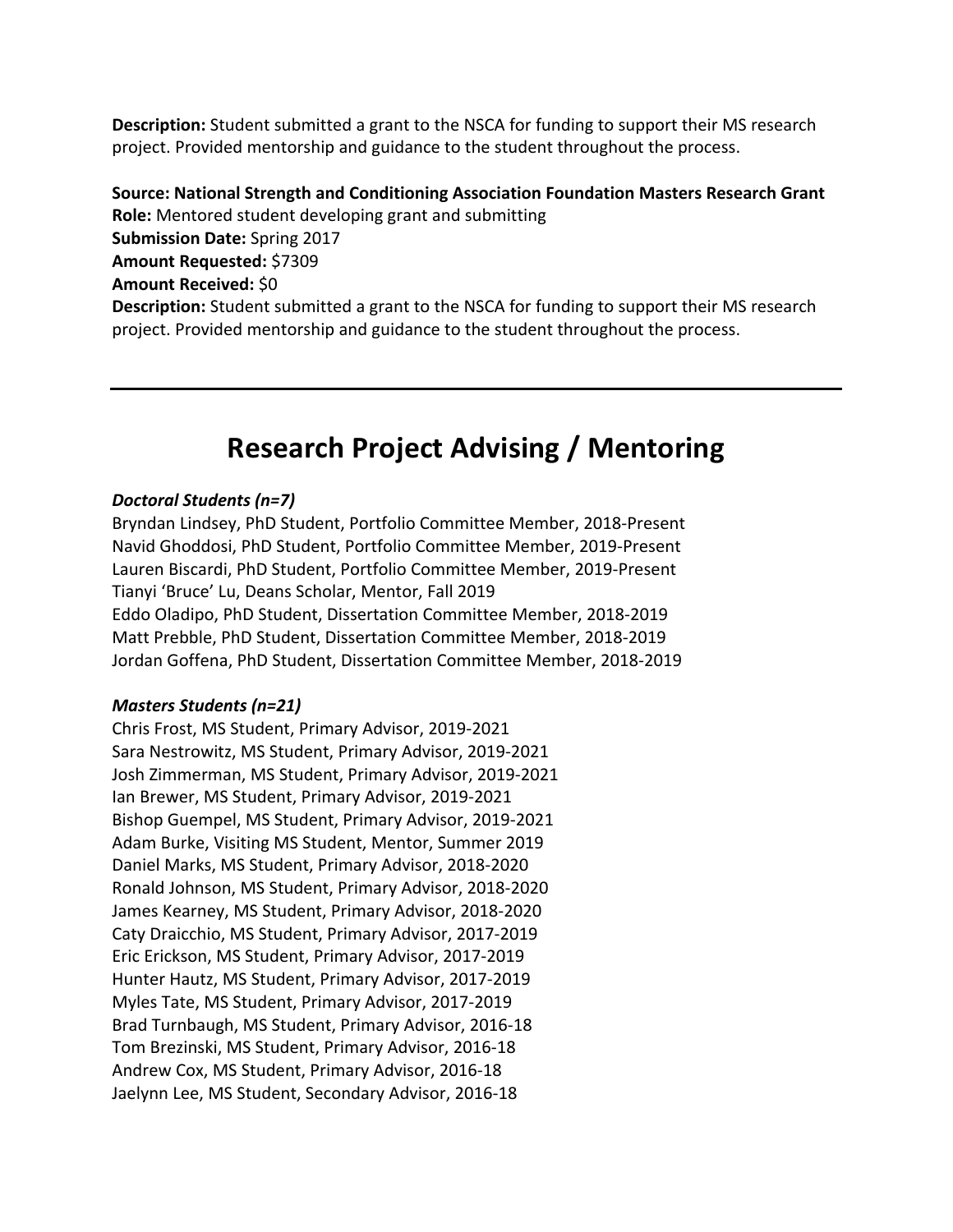Nawal Kassem, MS Student, Secondary Advisor, 2016-18 Jonathan Neddo, MS Student, Secondary Advisor, 2015-16 Leah Wheeling, MS Student, Secondary Advisor, 2015-16 Tarique Siragy, MS Student, Secondary Advisor, 2015-16

### *Undergraduate Students*

Daniel Shookster, Kinesiology Student, Mentor, Summer 2019 Hadley Graham, Kinesiology Student, Mentor, Summer 2019 Preston Hudgins, Kinesiology Student, Mentor, Summer 2019 Ryan Lee, Athletic Training Student, Mentor, Summer 2019 Haneen Hafiz, Athletic Training Student, Mentor, Summer 2019 Don Cedarlund, Athletic Training Student, Mentor, Summer 2019 Taylor Day, Athletic Training Student, Mentor, Summer 2019 Demetria Fleming, Athletic Training Student, Mentor, Summer 2019 Alexis Haden, Athletic Training Student, Mentor, Summer 2019 Emily Busch, Kinesiology Student, Mentor, 2018-19 Patrick Carr, Kinesiology Student, Mentor, 2013-14 Stephen Bradley, Kinesiology Student, Mentor, 2011-12 Andrew Georgeson, Kinesiology Student, Mentor, 2010-11

# **Instruction**

### **Undergraduate Level**

Principles of Health-Related Fitness, KINE 200 Exercise Physiology I, KINE 310 Seminar in Kinesiology, KINE 330 Kinesiology Internship 1, KINE 341 Exercise Prescription and Programming, KINE 350 Strength Training: Concepts & Applications, KINE 360 Biomechanics, KINE 400 Research Methods, KINE 450 (formerly PRLS 450)

## **Graduate Level**

Movement & Fitness Assessment, EFHP 611 Scientific Foundations of Applied Kinesiology, EFHP 612 Advance Applied Biomechanics, EFHP 613 Scientific Communications Seminar, EFHP 690 Motor Learning and Control, EFHP 811 Musculoskeletal Biomechanics in Human Movement, EFHP 813 Measurement Techniques and Instrumentation, EFHP 815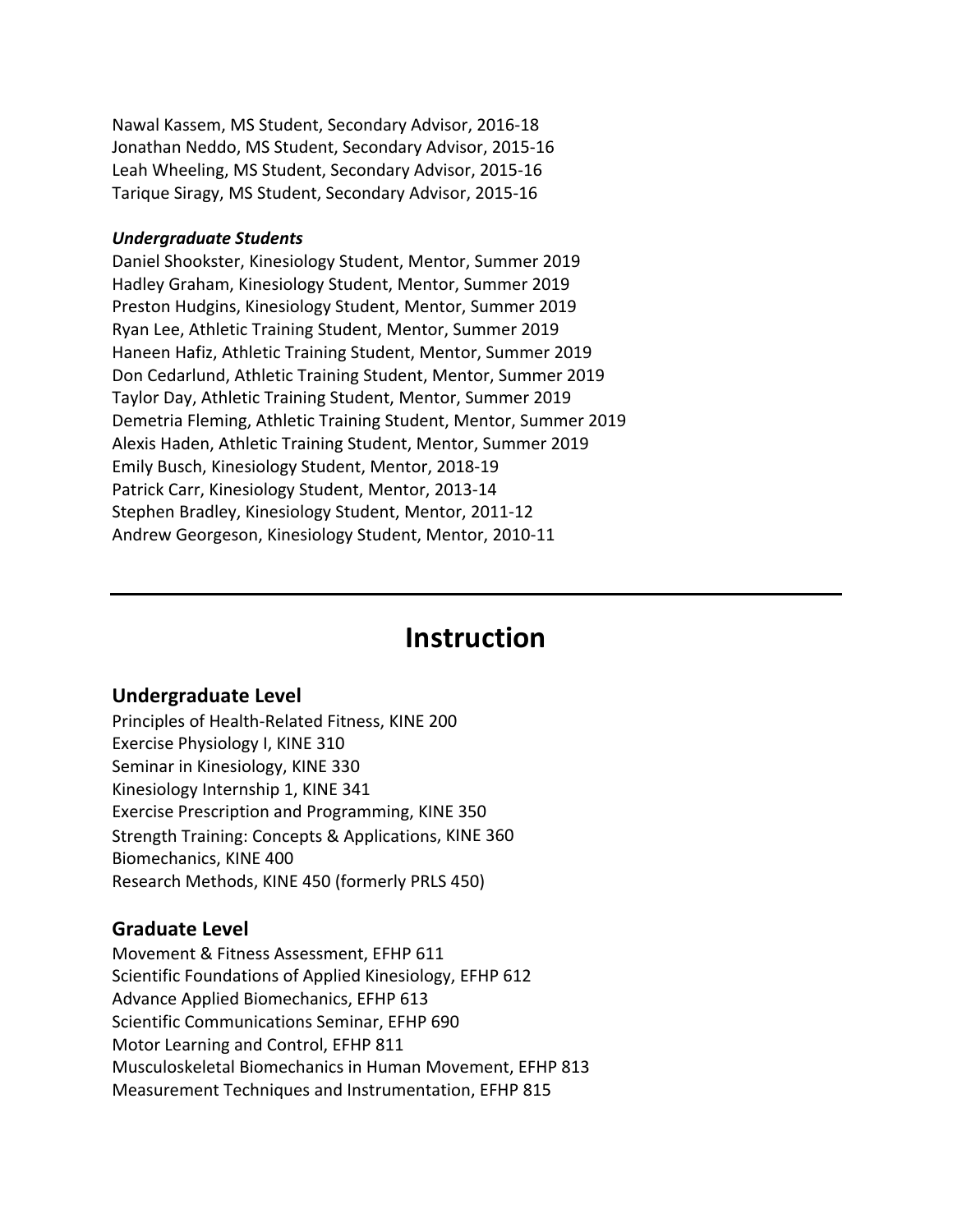Data Analytics in Exercise, Fitness and Health Promotion, EFHP 825

## **Independent Studies**

Kinesiology Internship 2, KINE 441 Kinesiology Internship 3, KINE 490 Special Topics, EFHP 598 Independent Study, EFHP 599 Movement & Fitness Assessment, EFHP 611 Scientific Foundations of Applied Kinesiology, EFHP 612 Advance Applied Biomechanics, EFHP 613 Research Methods in Applied Kinesiology, EFHP 620 Scientific Communications Seminar, EFHP 690 Motor Learning, EFHP 730 Doctoral Internship, EDUC 994

# **Academic Advising**

Exercise, Fitness and Health Promotion, MS Program Academic Advisor *George Mason University* 2019-20: 37 students 2018-19: 29 Students 2017-18: 30 Students 2016-17: 29 Students

BS into Accelerated MS Program, Academic Advisor *George Mason University* 2019-20: 3 students 2018-19: 3 students 2017-18: 3 students

# **Service**

## **Professional Service**

## *National Level*

■ Executive Council Member, Spring 2020-Present *Selected to serve as an executive council member of the NSCA Tactical Strength and Conditioning Special Interest Group*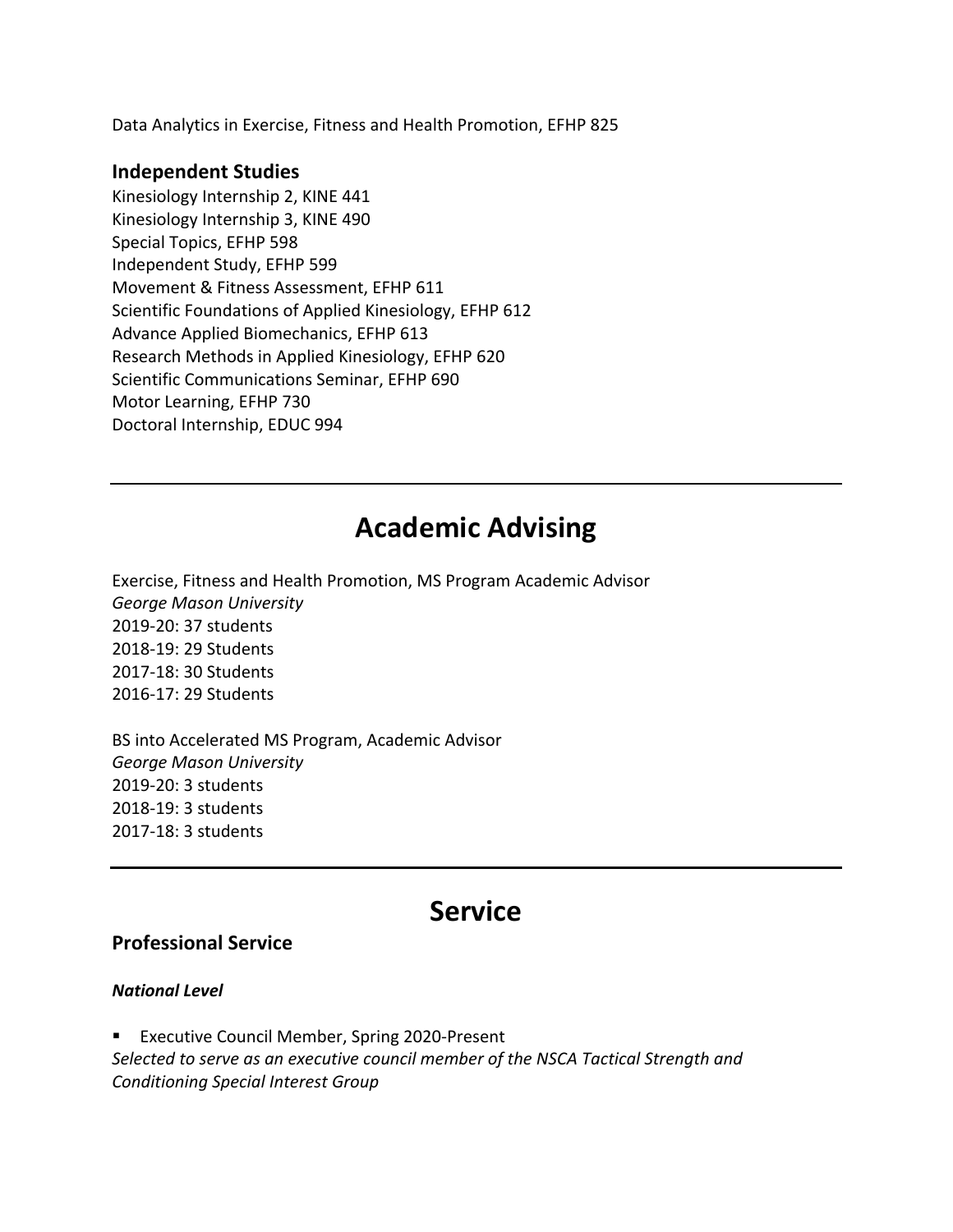§ External Reviewer, Summer 2019

*Served as external reviewer for US Marines Fitness Instructor Training Curriculum.* 

§ Reviewed Graduate Student Grants for NSCA, 2014*-Present Each year served as a reviewer for several grant applications made to the NSCA by graduate students in strength and conditioning lines of research.*

■ Book Review, 2017

*Reviewed "The Sports Playbook: Building Teams that Outperform, Year after Year" by Gordon, Furlong and Pendleton.*

§ Reviewed Website for NSCA, *2016*

*Reviewed educational articles and videos on website to ensure content was appropriate based on the mission of the NSCA.*

§ Book Review, *2015*

*Reviewed new exercise physiology textbook. Provided feedback based on experience teaching exercise physiology at the undergraduate level.*

§ Book Review, *2014*

*Performed blind review of new text book on the art and science of coaching.* 

■ Book Review, 2009

*Reviewed Biomechanics of Skeletal Muscles by Zatsiorsky & Prilutsky.*

- Article Reviewer for the Following Peer-reviewed Journals:
	- *Journal of Applied Biomechanics*
	- *International Journal of Athletic Training and Therapy*
	- *The Open Sports Sciences Journal*
	- *Research Quarterly for Exercise and Sport*

## *Regional & State Level*

§ NSCA State Advisory Board, Summer 2019-Present *Served as Virginia State Advisory board member for NSCA. Provided guidance and promoted the organization at the state level.*

■ Invited Talk, HHP 5460 Principles of Conditioning for Sport & Wellness, Austin Peay State University, June 2019

*Provided an invited guest lecture on resistance training programming and tactical athlete strength & Conditioning*

■ Fitness Certificate Advisory Board, 2016-17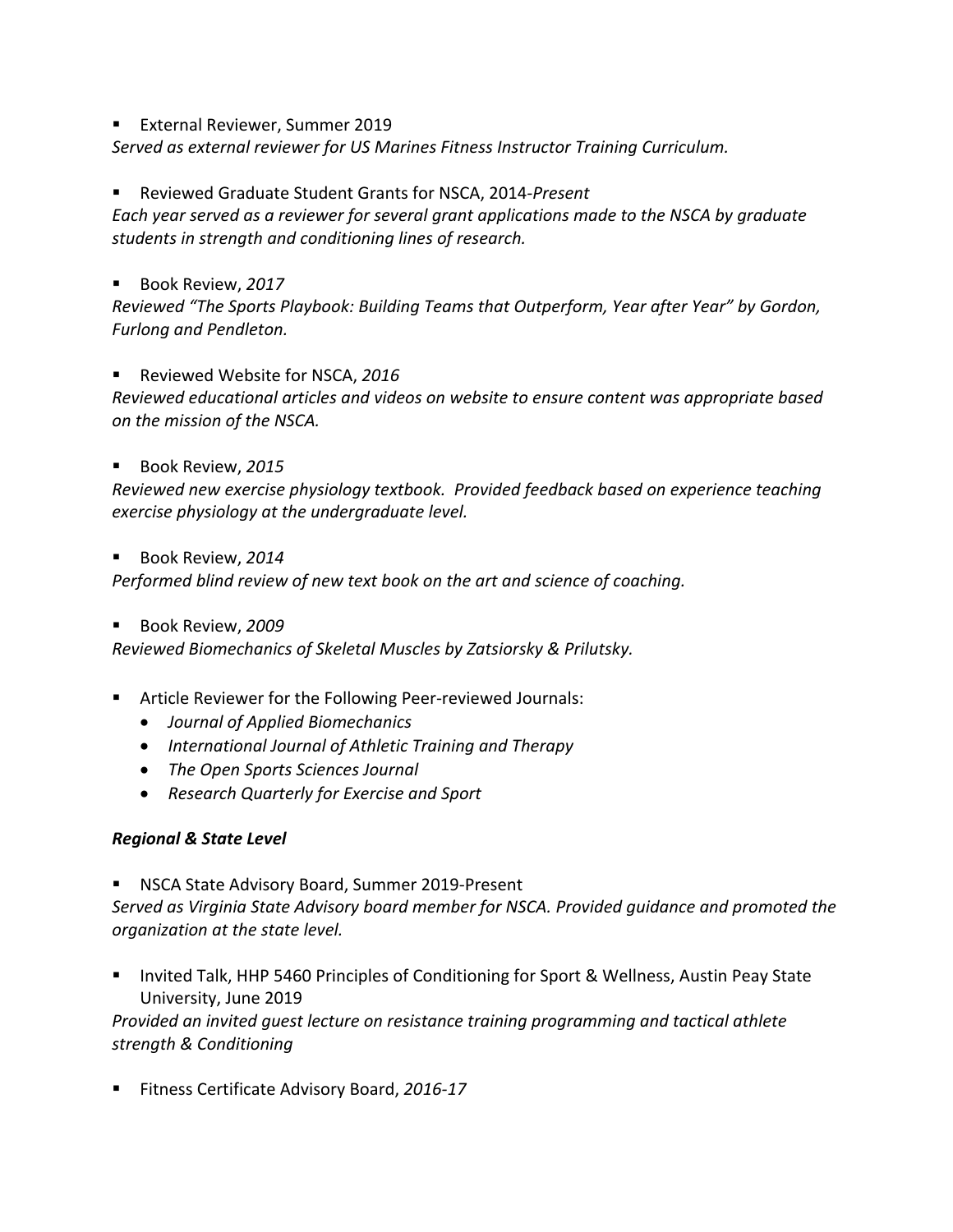*Member of an advisory board for a Fitness Certificate at Northern Virginia Community College. Provide guidance on curriculum and trends in the industry.*

§ ACSM Mid-Atlantic Meeting Volunteer, *Fall 2016*

*Volunteered to assist with a fitness competition for undergraduate students attending regional meeting.*

## **University, College and School Service**

- § Ad-hoc Committee for COVID-19 FEC Annual Evaluations, Spring 2020
- § Kinesiology Senior Tenure Line Faculty Search Committee, *Fall 2019-Spring 2020*
- College of Education and Human Development Survey Task Force, *Fall 2019-Spring 2020*
- School of Kinesiology Annual Faculty Evaluation Committee, *Fall 2019-Spring 2020*
- Bull Run Hall Expansion Committee, Summer 2019
- College of Education and Human Development Dean's Council Committee, *Fall 2018-Spring 2020*
- § Kinesiology Internship Coordinator Search Committee, *Summer 2018*
- § Kinesiology Term Faculty Search Committee, *Fall 2017-Spring 2018*
- § Kinesiology Tenure Track Faculty Search Committee, *Fall 2017-Spring 2018*
- § Kinesiology Faculty Search Committee, *Fall 2016-Spring 2017*
- Faculty advisor of EFHP Graduate student club Exercise Promotion Student Society (ExPReSS), *Spring 2016 to Present*
- § Developed and Faculty advisor of Kinesiology undergraduate student club, *Fall 2013 to Spring 2015*
- § Kinesiology Faculty Search Committee, *Fall 2013*
- § Recreation, Health & Tourism Curriculum Committee, *Fall 2016-Spring 2018*
- Recreation, Health & Tourism Meeting Secretary, *Fall 2015-Spring 2016*
- Kinesiology Committee, 2012-Present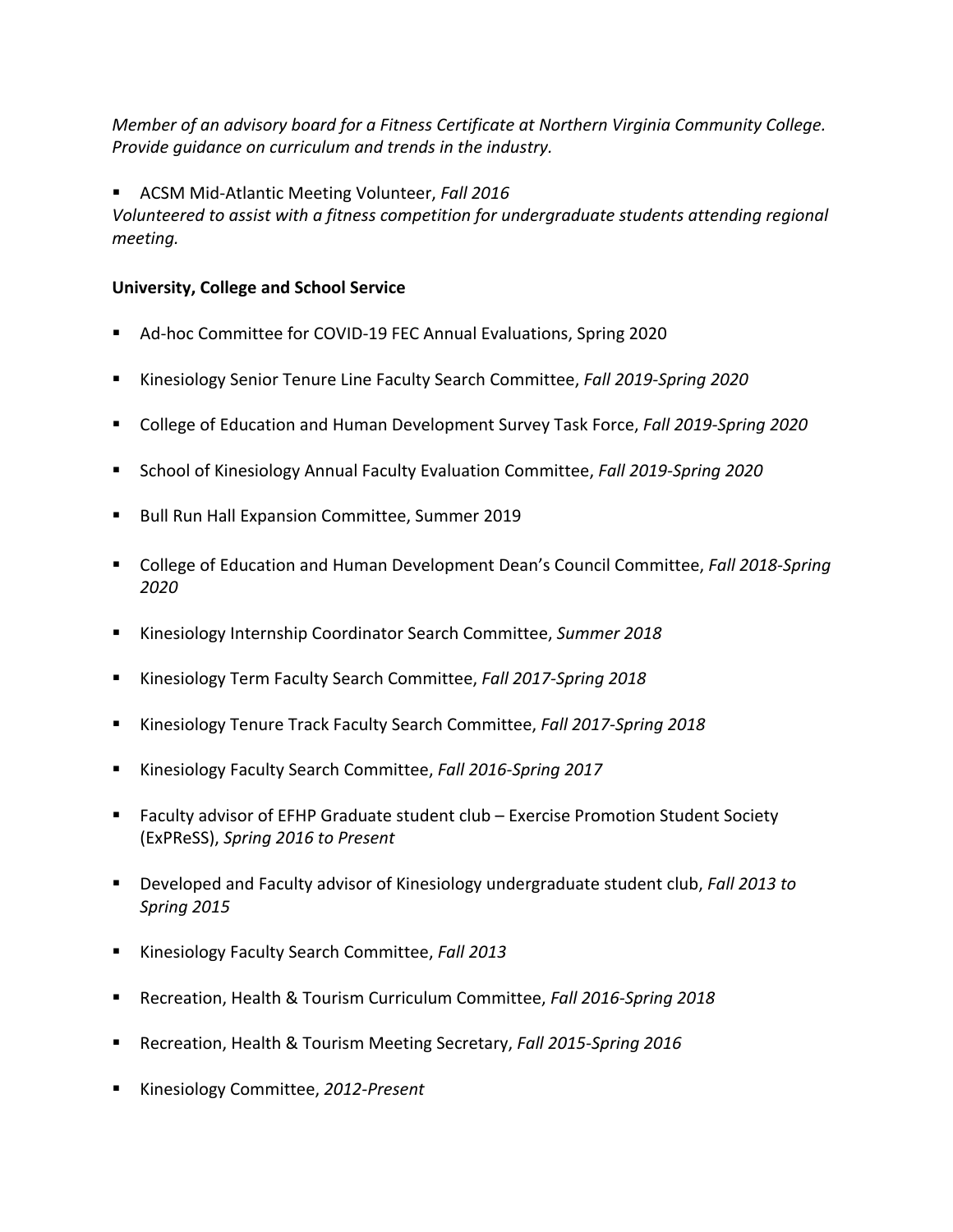- Exercise Fitness and Health Promotion Committee, 2012-Present
- Sports Medicine Assessment Research Testing (SMART) Lab Committee, 2012-Present

§ Adjunct and Graduate Student Teaching Mentoring, *2012-Present Mentored adjuncts and graduate students teaching undergrad level courses. Provided materials and met with them as needed to ensure course was successful for students and instructors.*

§ Student Orientation Events, *2012-Present Attended student orientation events throughout the year to meet students and parents.*

§ Summer & Fall Fitness Class, *2014*

*Lead a conditioning class one day per week from June thru October at the Freedom Aquatic and Fitness Center for George Mason faculty, staff and students. Classes consisted of functional movements and multi-modal workouts.*

■ Provided Advising to Incoming Freshman and Transfer Students, 2013-Present *Greeted incoming freshman and transfer kinesiology students during the Summer to welcome students to the program and provide academic advising for the upcoming semester.*

§ Running Technique with George Mason Men's Soccer Team, *Fall 2013 Worked with George Mason Men's soccer team to improve running technique of players during the off-season. Provided educational talk on proper running technique, demonstrated drills to improve technique and analyzed individual player's running form to give specific recommendations for improvement.*

# **Community Service**

■ Invited Talk – Marines from Quantico, VA, *Fall 2018 Provide a guest talk and demonstration to a group of Marines on the topics of fitness & movement assessment. Arranged for lab tour and demonstration of equipment on the Science and Technology campus.*

■ Police Officer Fitness Testing, Fall 2018

*Performed fitness and movement testing to 14 Prince William County police officers. Officers received a report and detailed exercise recommendations.* 

§ Provided an expert opinion/analysis to Prince William County Public Safety, *Summer 2018 Reviewed a document linking physical requirements of being a police officer to events assessing each requirement. Provided opinion as to if I believe the requirement and event were appropriate. Suggested exercises for officers to perform that would physically train for each requirement.*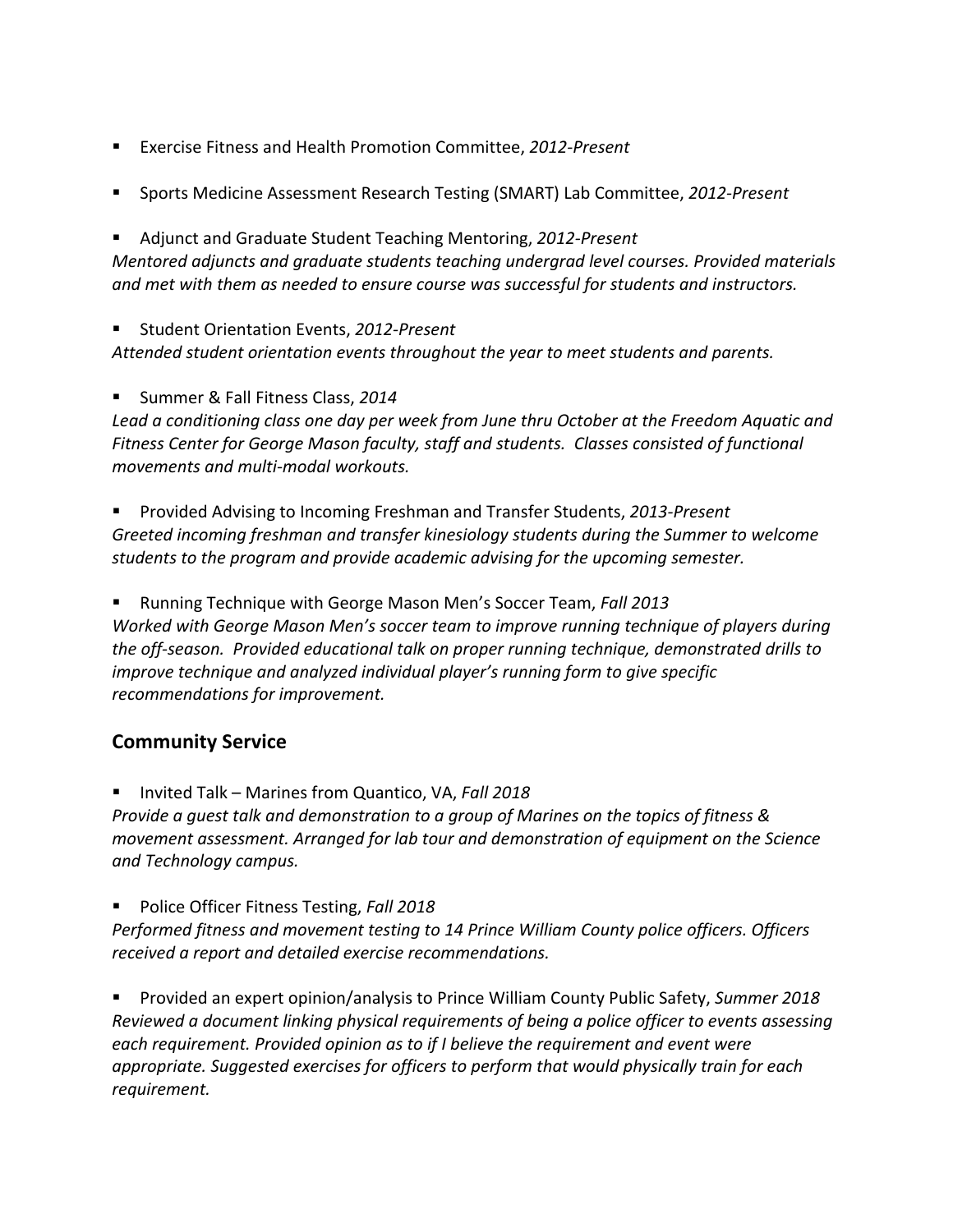■ Police Officer Recruit Fitness Testing, Summer 2018

*Performed fitness testing on Prince William County police recruits prior to entering the academy*.

§ Guest Webinar Seminar Series, *Summer 2018*

*Provided a 5-week seminar to staff at a gym in State College, PA on the topic of Motor Learning and how it related to coaching from a fitness perspective. Met virtually with staff once a week and provided readings related to topic covered.*

■ Community Fitness Testing & Exercise Program, 2016-Present

*Developed a class project in which students were assigned to volunteers from the community. The volunteers received a fitness assessment and exercise program from students in the course.*

§ Running Talk, *2015*

*Provided a talk on running injuries and biomechanics with a graduate student in the EFHP program at Pacers Running Store (Fairfax, VA).* 

§ Running Seminar, *2014* 

*Provided a half-day seminar on running. Topics covered were running biomechanics, running drills and stretching/foam rolling techniques that can be used to prevent or treat injuries at Crossfit Magni (Fairfax, VA).*

■ Seminar on Throwing and Hitting Biomechanics, 2014

*Presented on throwing and hitting biomechanics at Strength and Performance Training. Audience consisted of the facilities members and their staff. Talk was geared towards improving throwing and hitting mechanics in a variety of sports. Talk was given at SAPT (Fairfax, VA).*

§ Running Talk, *2014*

*Provided an educational talk to a group of middle school girls on the Farmwell Station Middle School cross-country team. Topics covered were running biomechanics, running drills and stretching/foam rolling techniques that can be used to prevent or treat injuries.*

§ Running Biomechanics Talk, *2013*

*Presented during Spring 2013 and Fall 2013 semesters to members of the local community on running biomechanics at the Freedom Aquatic and Fitness Center (Manassas, VA). Focus of the talks was on how to improve performance and reduce injuries by optimizing running technique.* 

## § Running Seminar, *2013*

*Provided a half-day seminar on running. Topics covered were running biomechanics, running drills and stretching/foam rolling techniques that can be used to prevent or treat injuries. Seminar was at CrossFit Nittany (State College, PA).*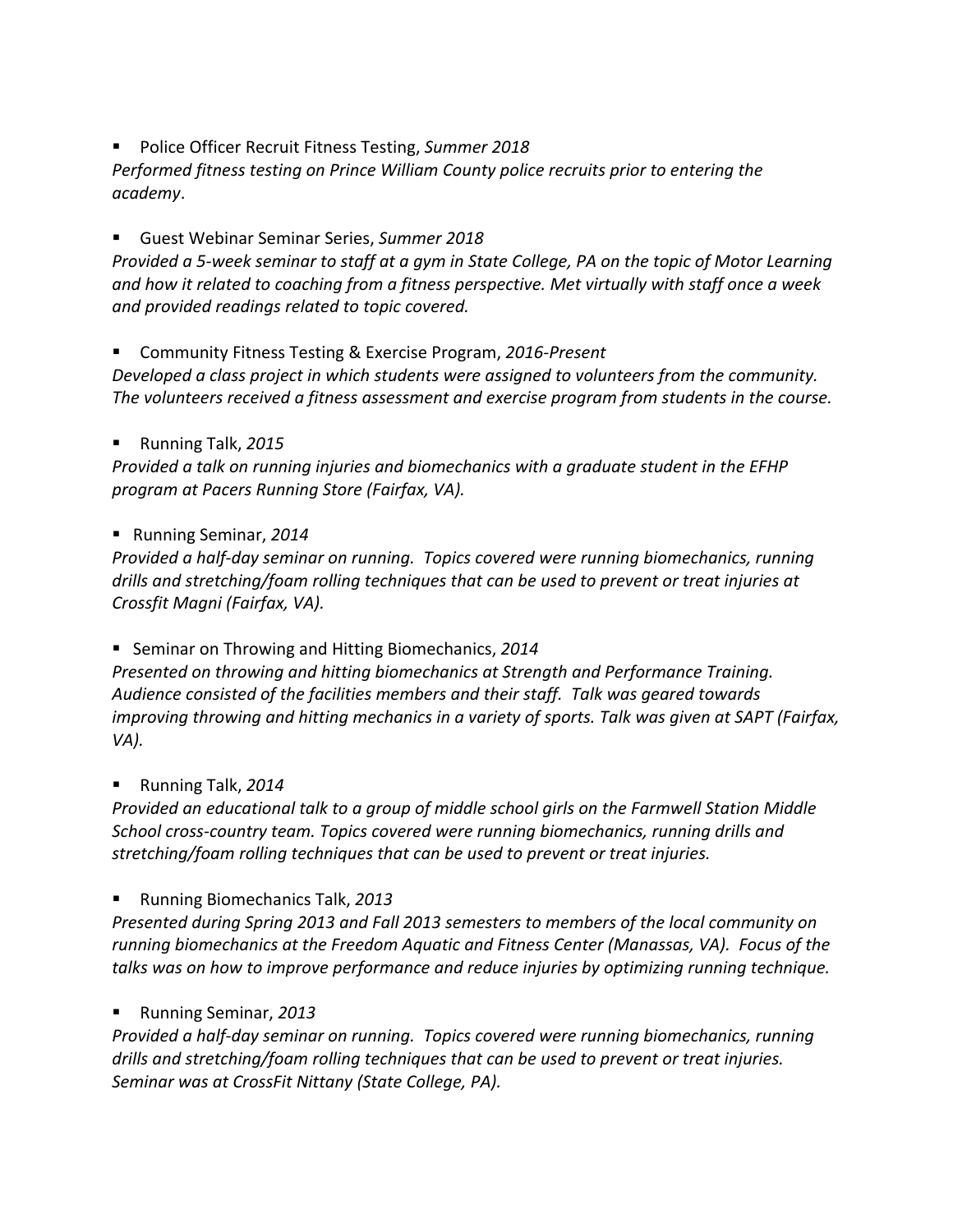§ Volunteer Biomechanist, *2012*

*Volunteered for USA Track & Field. Traveled to Chula Vista, CA to assist with data collection. Data was analyzed then given to athletes and coaches to be used to improve performance.* 

§ Alumni Undergraduate Mentor, *2013*

*Mentored a Penn State undergraduate student as they completed their senior year. Maintained regular contact with the student during the year and provided guidance as needed.*

§ Undergraduate Mentor, *2007-12*

*Mentored several Penn State undergraduate students. Duties included meeting with students to discuss research and different areas of biomechanics and mentoring the conduct and dissemination of several studies that were presented at the American Society of Biomechanics conference.*

§ International High School Science Fair Judge, *2012*

*Served as a judge for international online science fair competition sponsored by Google. Evaluated several hundred entries in regards to presentation, research question, hypothesis, conclusion, and scientific merit.*

§ Pennsylvania State Science Fair Judge, *2009-12*

*Served as judge for finals of the Pennsylvania state science fair. Evaluated science fair projects in regards to presentation, research question, hypothesis, conclusion, and scientific merit.*

# **Honors and Awards**

- Nominated (anonymous) for the 2019 Academic Advisor of the Year Award by a student in the MS EFHP program, *Spring 2019*
- Nominated (anonymous) for the 2019 George Mason University Online Teaching Excellence Award. This award specifically recognizes an outstanding faculty member for innovative online teaching which enhances student learning at the university, *Fall 2018*
- Selected as a "Nifty Fifty" presenter for the USA Science & Engineering Festival, the largest celebration of Science and Engineering in the United States, *Spring 2018 & 2019*
- Nominated by a student (anonymous) for the 2018 George Mason University Teaching Excellence Award, *Fall 2018*
- § Recognized as most influential faculty member by student athlete, *Spring 2017*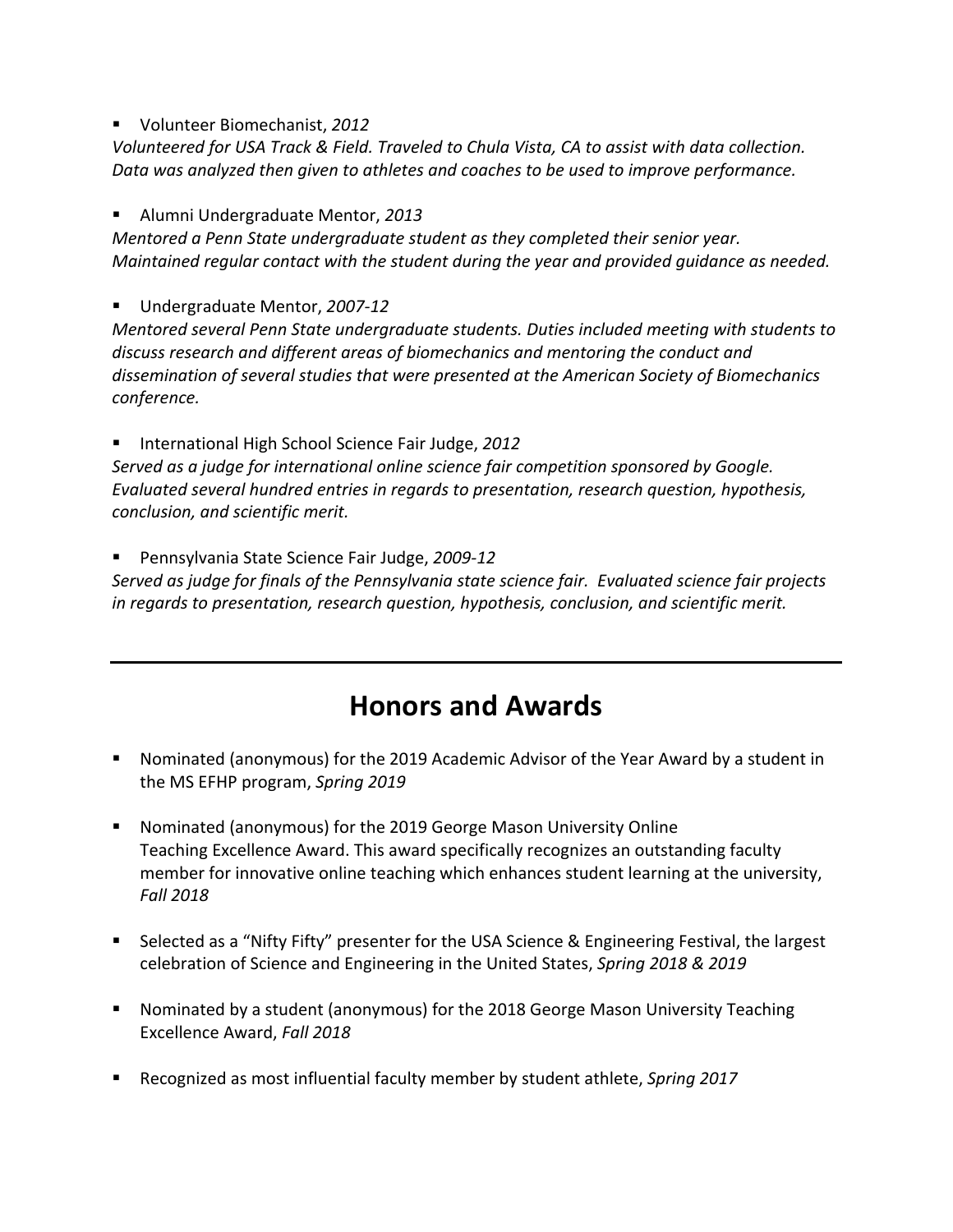- Nominated for the university-wide "Career Connection Faculty Award" by a George Mason undergraduate student, *Fall 2014*
- § University Wide Team Excellence award as a member of the SMART Lab, *2013*
- President of Kinesiology Graduate Association at Penn State, 2011-2012

# **Professional Memberships & Certifications**

- National Sports Conditioning Association (NSCA, active)
- American College of Sports Medicine (ACSM, in-active)
- American Society of Biomechanics (ASB, in-active)
- Certified Strength and Conditioning Specialist (CSCS)
- American College of Sports Medicine Certified Exercise Physiologist (EP-C)
- NSCA Certified Tactical Strength and Conditioning Facilitator (TSAC-F)
- United States Weightlifting (USAW) Level 1 Sports Performance Coach
- Functional Movement Screen (FMS) Level 1
- NASM Corrective Exercise Specialist (NASM CES)
- NASM Performance Enhancement Specialist (NASM PES)
- Precision Nutrition Level 1 Coach (Pn1)

# **Media Interviews and Mentions**

- 1. "Gearing up for Turkey Trots: Fitness experts offer tips for getting in shape". *The Connection Newspapers*, November 2012.
- 2. "Preventing Holiday Weight Gain: Nutritionists say merriment doesn't have to lead to bulge". *The Connection Newspapers*, December 2012.
- 3. "Keys to Staying Healthy During the Holiday Season: Finding balance can preserve one's wellbeing". *The Connection Newspapers*, December 2012.
- 4. "Understanding Yoga: Local yogis explain popular styles of yoga". *The Connection Newspapers*, December 2012.
- 5. "Living Up to New Year Resolutions: Benefit of cardio workout plan includes weight loss and decreased heart disease risk". *The Connection Newspapers*, January 2013.